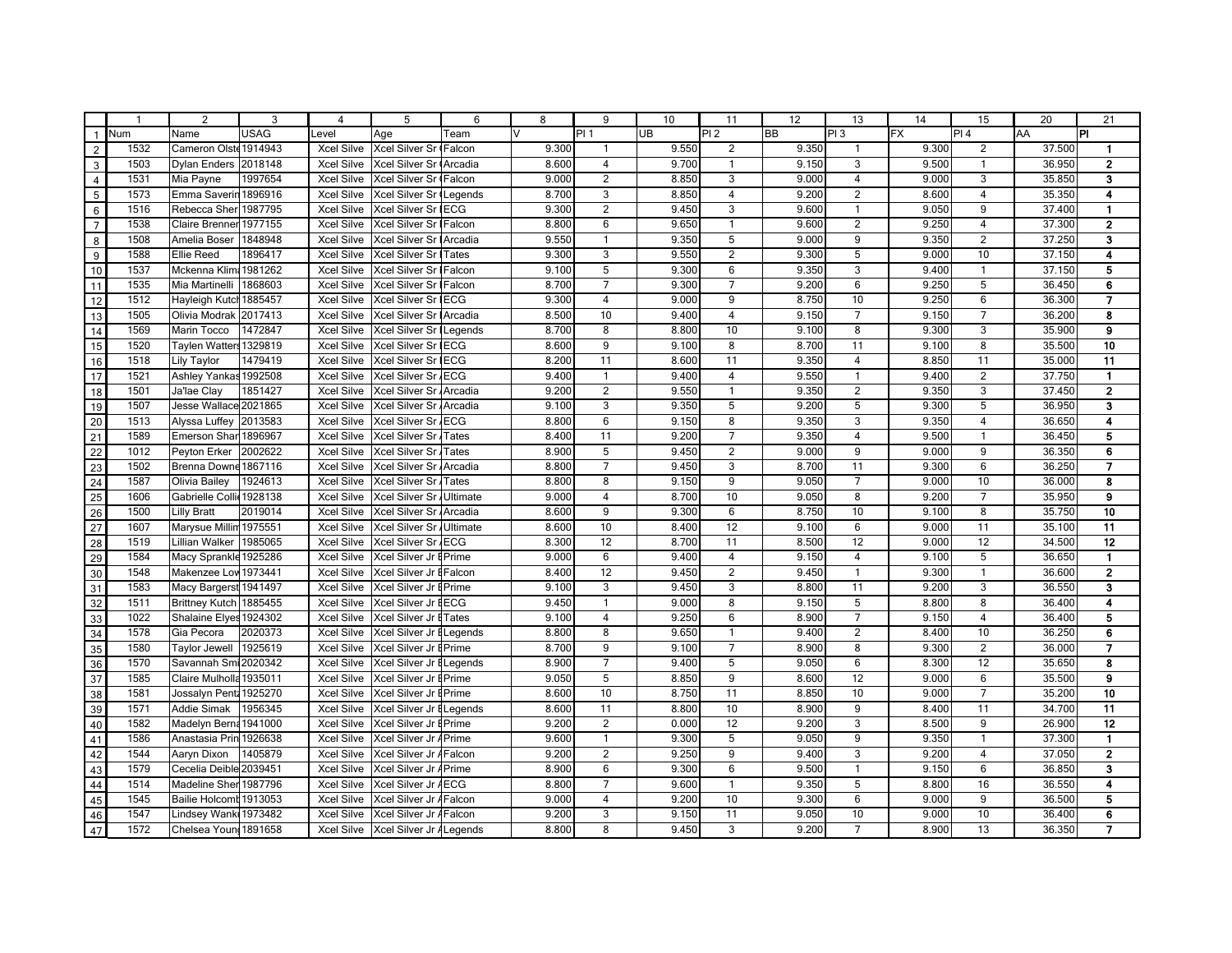| $\mathbf{1}$ | $\overline{2}$         | 3       | 4                 | 5                             | 6                 | 8     | 9              | 10    | 11                      | 12    | 13              | 14    | 15                      | 20     | 21                      |
|--------------|------------------------|---------|-------------------|-------------------------------|-------------------|-------|----------------|-------|-------------------------|-------|-----------------|-------|-------------------------|--------|-------------------------|
| 1510         | Alison Kutch           | 1478635 | <b>Xcel Silve</b> | Xcel Silver Jr AECG           |                   | 8.700 | 13             | 9.300 | $\overline{7}$          | 9.200 | 8               | 9.150 | $\overline{7}$          | 36.350 | 8                       |
| 1536         | Addilyn Gelder 1973413 |         | <b>Xcel Silve</b> | Xcel Silver Jr AFalcon        |                   | 8.700 | 14             | 8.850 | 13                      | 9.400 | $\overline{4}$  | 9.150 | 8                       | 36.100 | 9                       |
| 1576         | Penny Broker 2024658   |         | <b>Xcel Silve</b> | Xcel Silver Jr / Legends      |                   | 8.300 | 17             | 9.600 | $\overline{2}$          | 9.450 | 2               | 8.700 | 17                      | 36.050 | 10                      |
| 1546         | Remi Rongaus 1990381   |         | <b>Xcel Silve</b> | Xcel Silver Jr A Falcon       |                   | 8.800 | 9              | 9.000 | 12                      | 9.000 | 11              | 9.250 | 3                       | 36.050 | 11                      |
| 1575         | Natalie Group 2027879  |         | <b>Xcel Silve</b> | Xcel Silver Jr ALegends       |                   | 8.700 | 15             | 9.300 | 8                       | 8.400 | 16              | 9.300 | $\overline{c}$          | 35.700 | $\overline{12}$         |
| 1543         | Angelina Deste 1973418 |         | <b>Xcel Silve</b> | Xcel Silver Jr AFalcon        |                   | 8.800 | 10             | 8.750 | 16                      | 8.900 | $\overline{12}$ | 9.200 | 5                       | 35.650 | $\overline{13}$         |
| 1574         | Adriana OâMa 2022238   |         | <b>Xcel Silve</b> | Xcel Silver Jr / Legends      |                   | 9.000 | 5              | 9.350 | 4                       | 8.100 | 17              | 8.900 | 14                      | 35.350 | 14                      |
| 1515         | <b>Riley Michael</b>   | 1984013 | <b>Xcel Silve</b> | Xcel Silver Jr AECG           |                   | 8.800 | 11             | 8.850 | 14                      | 8.700 | 13              | 9.000 | 11                      | 35.350 | 15                      |
| 1527         | Kadence Tom: 1974019   |         | <b>Xcel Silve</b> | Xcel Silver Jr AFalcon        |                   | 8.800 | 12             | 8.850 | 15                      | 8.600 | 14              | 9.000 | 12                      | 35.250 | 16                      |
| 1517         | Irelyn Simpsor         | 1868936 | <b>Xcel Silve</b> | Xcel Silver Jr AECG           |                   | 8.100 | 18             | 8.700 | 17                      | 8.500 | 15              | 8.900 | 15                      | 34.200 | 17                      |
| 1509         | Karlee Hamilto 1987352 |         | <b>Xcel Silve</b> | Xcel Silver Jr AECG           |                   | 8.500 | 16             | 8.000 | 18                      | 8.100 | 18              | 8.400 | 18                      | 33.000 | 18                      |
| 1252         | Kayleigh DeVil         | 1425864 | Xcel Gold         | Xcel Gold Sr                  | <b>Off Limits</b> | 8.900 | $\overline{4}$ | 9.700 | $\mathbf{1}$            | 8.800 | $\overline{2}$  | 9.000 | 3                       | 36.400 | $\blacksquare$          |
| 1276         | <b>Alley Dusack</b>    | 1433880 | Xcel Gold         | Xcel Gold Sr                  | Uzelac            | 8.900 | 5              | 9.200 | $\boldsymbol{2}$        | 9.000 | $\overline{1}$  | 8.850 | 5                       | 35.950 | $\mathbf 2$             |
| 1274         | Danica Berecir 522715  |         | Xcel Gold         | Xcel Gold Sr                  | Ultimate          | 9.000 | $\overline{2}$ | 9.000 | 4                       | 8.800 | $\sqrt{3}$      | 9.150 | $\overline{c}$          | 35.950 | 3                       |
| 1247         | Addison Higgir         | 1400352 | Xcel Gold         | Xcel Gold Sr                  | Maverick          | 8.400 | 6              | 9.150 | 3                       | 8.800 | $\overline{4}$  | 8.800 | 6                       | 35.150 | 4                       |
| 1233         | Emma Panicud 1912893   |         | Xcel Gold         | Xcel Gold Sr                  | Falcon            | 9.000 | 3              | 8.500 | $\overline{7}$          | 8.200 | 6               | 9.200 | $\mathbf{1}$            | 34.900 | 5                       |
| 1261         | Anna Kauffma           | 1921480 | Xcel Gold         | Xcel Gold Sr                  | Tates             | 8.400 | $\overline{7}$ | 8.650 | 6                       | 8.400 | 5               | 9.000 | $\overline{4}$          | 34.450 | 6                       |
| 1262         | Grace Wirt             | 1895399 | Xcel Gold         | Xcel Gold Sr                  | Tates             | 9.100 | $\mathbf{1}$   | 8.700 | 5                       | 7.650 | $\overline{7}$  | 8.750 | $\overline{7}$          | 34.200 | $\overline{\mathbf{z}}$ |
| 1245         | Camille Meadd 1479432  |         | Xcel Gold         | Xcel Gold Jr B Maverick       |                   | 9.550 | $\mathbf{1}$   | 9.400 | $\overline{2}$          | 9.000 | $5\overline{)}$ | 9.600 | $\mathbf{1}$            | 37.550 | $\mathbf{1}$            |
| 1258         | Ana Cooper             | 1997792 | Xcel Gold         | Xcel Gold Jr B Prime          |                   | 9.000 | 5              | 9.300 | 5                       | 9.200 | $\overline{3}$  | 9.550 | $\overline{2}$          | 37.050 | $\overline{\mathbf{2}}$ |
| 1280         | Jaylynn Kukur          | 1866080 | Xcel Gold         | Xcel Gold Jr B Uzelac         |                   | 9.300 | $\overline{2}$ | 9.200 | 7                       | 9.250 | $\overline{2}$  | 9.200 | 6                       | 36.950 | 3                       |
| 1256         | Margo Kopenh           | 1862025 | Xcel Gold         | Xcel Gold Jr B Prime          |                   | 8.800 | 6              | 9.350 | 3                       | 9.200 | $\overline{4}$  | 9.150 | 8                       | 36.500 | 4                       |
| 1248         | Maelie Lynn            | 1400339 | Xcel Gold         | Xcel Gold Jr B Maverick       |                   | 9.100 | 3              | 9.300 | 6                       | 8.800 | 8               | 9.250 | $\overline{4}$          | 36.450 | 5                       |
| 1253         | <b>Gracey Wells</b>    | 1400840 | Xcel Gold         | Xcel Gold Jr B Prime          |                   | 9.100 | $\overline{4}$ | 9.350 | 4                       | 8.500 | 11              | 9.250 | 5                       | 36.200 | 6                       |
| 1273         | Ava Josefoski 1119693  |         | Xcel Gold         | Xcel Gold Jr BUltimate        |                   | 8.800 | $\overline{7}$ | 9.450 | $\mathbf{1}$            | 8.600 | 10              | 9.200 | $\overline{7}$          | 36.050 | $\overline{7}$          |
| 1226         | Kelsie Jennew          | 1496198 | Xcel Gold         | Xcel Gold Jr B Falcon         |                   | 8.700 | 8              | 8.700 | 12                      | 9.300 | $\overline{1}$  | 9.000 | 11                      | 35.700 | 8                       |
| 1278         | Addy DeLeo             | 1857990 | Xcel Gold         | Xcel Gold Jr BUzelac          |                   | 7.900 | 12             | 9.000 | 9                       | 8.850 | $\overline{7}$  | 9.300 | 3                       | 35.050 | 9                       |
| 1277         | <b>Tenley Ascher</b>   | 1480411 | Xcel Gold         | Xcel Gold Jr B Uzelac         |                   | 8.500 | 10             | 8.500 | 13                      | 8.900 | $6\phantom{1}6$ | 9.100 | 10                      | 35.000 | 10                      |
| 1251         | Madelynn Hea 1581116   |         | Xcel Gold         | Xcel Gold Jr BOff Limits      |                   | 8.500 | 11             | 8.800 | 11                      | 8.650 | 9               | 8.600 | 13                      | 34.550 | $\overline{11}$         |
| 1224         | Grace Morriso 1850808  |         | Xcel Gold         | Xcel Gold Jr B Falcon         |                   | 8.600 | 9              | 9.000 | 10                      | 7.800 | 12              | 8.800 | 12                      | 34.200 | 12                      |
| 1590         | Peyton Bocz            | 1947862 | Xcel Gold         | Xcel Gold Jr B Tates          |                   | 7.800 | 13             | 9.200 | 8                       | 7.000 | 13              | 9.150 | 9                       | 33.150 | 13                      |
| 1254         | Cadence Rice 1874895   |         | Xcel Gold         | Xcel Gold Jr A Prime          |                   | 9.000 | $\overline{4}$ | 9.200 | 5                       | 9.300 | $\overline{1}$  | 9.300 | $\mathbf{1}$            | 36.800 | $\blacksquare$          |
| 1249         | Lesley Lyttle          | 1480685 | Xcel Gold         | Xcel Gold Jr A Maverick       |                   | 9.500 | $\mathbf{1}$   | 9.500 | $\overline{2}$          | 8.550 | $\overline{8}$  | 9.100 | 6                       | 36.650 | $\overline{2}$          |
| 1255         | Calista Reitz          | 1904681 | Xcel Gold         | Xcel Gold Jr A Prime          |                   | 8.700 | $\overline{7}$ | 9.250 | 3                       | 9.250 | $\overline{2}$  | 9.300 | $\overline{2}$          | 36.500 | 3                       |
| 1244         | Cortlyndt Maup         | 1946836 | Xcel Gold         | Xcel Gold Jr A Maverick       |                   | 8.600 | 9              | 9.600 | $\mathbf{1}$            | 8.300 | 10              | 9.000 | 8                       | 35.500 | 4                       |
| 1228         | Isabelle Bova          | 1913636 | Xcel Gold         | Xcel Gold Jr A Falcon         |                   | 8.600 | 10             | 9.250 | $\overline{\mathbf{4}}$ | 8.900 | 3               | 8.400 | 12                      | 35.150 | 5                       |
| 1232         | <b>Aubrey Dixon</b>    | 1405896 | Xcel Gold         | Xcel Gold Jr A Falcon         |                   | 9.100 | 3              | 8.800 | $\overline{7}$          | 8.100 | 12              | 9.150 | 5                       | 35.150 | 6                       |
| 1272         | Sierra Shearer 1905668 |         | Xcel Gold         | Xcel Gold Jr A Ultimate       |                   | 8.700 | 8              | 8.600 | 8                       | 8.700 | $\overline{5}$  | 9.100 | $\overline{7}$          | 35.100 | $\overline{7}$          |
| 1260         | Lilian Turpen          | 1922275 | Xcel Gold         | Xcel Gold Jr A Tates          |                   | 8.500 | 11             | 9.150 | 6                       | 8.400 | 9               | 9.000 | 9                       | 35.050 | 8                       |
| 1279         | Jayla Feathers 1415886 |         | Xcel Gold         | Xcel Gold Jr A Uzelac         |                   | 9.000 | 5              | 8.450 | 10                      | 8.650 | 6               | 8.700 | 11                      | 34.800 | 9                       |
| 1271         | Leila Kiehlmei 1927194 |         | Xcel Gold         | Xcel Gold Jr A Ultimate       |                   | 8.300 | 12             | 8.600 | 9                       | 8.850 | $\overline{4}$  | 9.000 | 10                      | 34.750 | 10                      |
| 1275         | Farrah Schnei 1119752  |         | Xcel Gold         | Xcel Gold Jr A Ultimate       |                   | 9.200 | 2              | 7.800 | 11                      | 8.300 | 11              | 9.300 | 3                       | 34.600 | 11                      |
| 1241         | Mary Koval             | 1484631 | Xcel Gold         | Xcel Gold Jr A Falcon         |                   | 8.800 | 6              | 7.400 | 12                      | 8.600 | $\overline{7}$  | 9.300 | $\overline{\mathbf{4}}$ | 34.100 | 12                      |
| 1525         | Kaylin Morelar         | 1838202 | Silver            | Xcel Silvere Jr Expressions   |                   | 8.800 | $\overline{2}$ | 9.500 | $\mathbf{1}$            | 9.200 | 3               | 9.250 | $\overline{2}$          | 36.750 | $\mathbf{1}$            |
| 1530         | Tessa Barkey           | 1973432 | Silver            | Xcel Silvere Jr Falcon        |                   | 8.800 | $\overline{3}$ | 9.300 | $\overline{\mathbf{4}}$ | 9.400 | $\overline{1}$  | 9.200 | $\overline{4}$          | 36.700 | $\overline{2}$          |
| 1564         | <b>Mea Gilliss</b>     | 1901531 | Silver            | Xcel Silvere Jr Gymnastics of |                   | 9.000 | $\mathbf{1}$   | 9.100 | 8                       | 9.000 | $5\overline{5}$ | 9.250 | $\overline{3}$          | 36.350 | $\overline{\mathbf{3}}$ |
| 1609         | Brooklyn McG 1940316   |         | Silver            | Xcel Silvere Jr Uzelac        |                   | 8.650 | 6              | 9.350 | 3                       | 9.250 | $\overline{2}$  | 8.850 | 9                       | 36.100 | $\overline{\mathbf{4}}$ |
|              |                        |         |                   |                               |                   |       |                |       |                         |       |                 |       |                         |        |                         |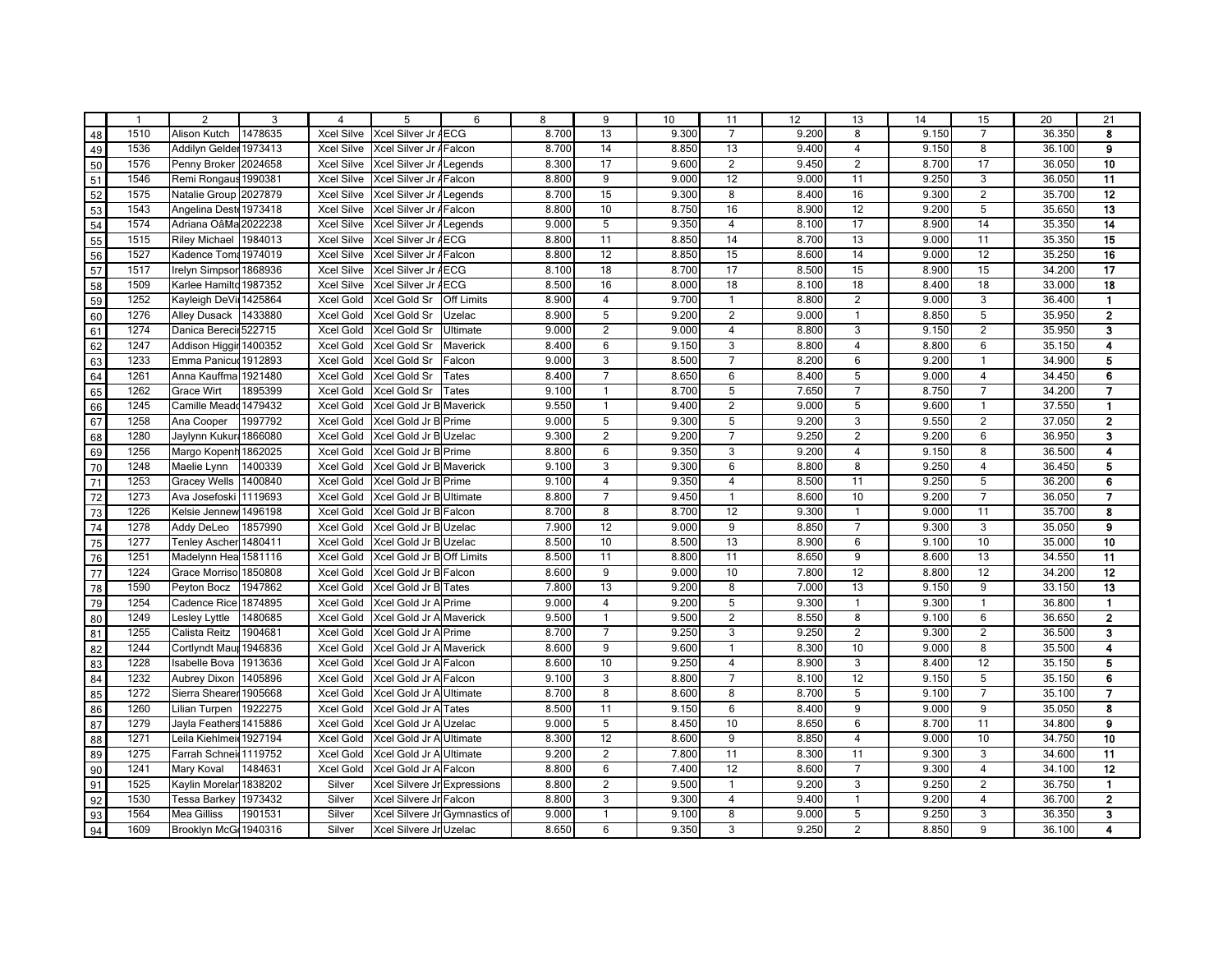|                | $\overline{1}$ | 2                      | 3       | $\overline{4}$ | 5                               | 6                             | 8     | 9               | 10    | 11                      | 12    | 13              | 14    | 15                      | 20     | 21                      |
|----------------|----------------|------------------------|---------|----------------|---------------------------------|-------------------------------|-------|-----------------|-------|-------------------------|-------|-----------------|-------|-------------------------|--------|-------------------------|
| 95             | 1568           | Kylee Shoema 1898135   |         | Silver         |                                 | Xcel Silvere Jr Gymnastics of | 8.800 | 4               | 9.300 | 5                       | 8.700 | 8               | 9.150 | 5                       | 35.950 | 5                       |
| 96             | 1612           | Elki Matson            | 1865478 | Silver         | Xcel Silvere Jr Uzelac          |                               | 8.450 | 10              | 9.500 | $\overline{2}$          | 9.150 | $\overline{4}$  | 8.750 | 10                      | 35.850 | 6                       |
| 97             | 1598           | Avery Fox              | 1844282 | Silver         | Xcel Silvere Jr Tumble Time     |                               | 8.750 | 5               | 9.150 | $\overline{7}$          | 8.800 | $\overline{7}$  | 9.100 | 6                       | 35.800 | $\overline{7}$          |
| 98             | 1561           | Hailey Kearne 2014320  |         | Silver         |                                 | Xcel Silvere Jr Gymnastics of | 8.500 | 8               | 9.250 | 6                       | 8.600 | 9               | 9.400 | $\mathbf{1}$            | 35.750 | 8                       |
| 99             | 1562           | Madeline New 1897991   |         | Silver         | Xcel Silvere Jr Gymnastics of   |                               | 8.400 | 11              | 8.700 | 11                      | 8.900 | 6               | 9.000 | $\overline{7}$          | 35.000 | 9                       |
| 100            | 1599           | Hadley Elmore 1840416  |         | Silver         | Xcel Silvere Jr Tumble Time     |                               | 8.600 | $\overline{7}$  | 8.800 | 10                      | 8.300 | 11              | 9.000 | 8                       | 34.700 | 10                      |
| 101            | 1541           | Alayna Crame 1884999   |         | Silver         | Xcel Silvere Jr Falcon          |                               | 8.500 | 9               | 9.000 | 9                       | 8.500 | 10              | 8.450 | 11                      | 34.450 | 11                      |
| 102            | 1621           | Mallory Jones          | 1931922 | Silver         | Xcel Silver Sr (Xquisite        |                               | 9.250 | $\mathbf{1}$    | 9.650 | $\mathbf{1}$            | 9.800 | $\mathbf{1}$    | 9.250 | $\mathbf{1}$            | 37.950 | $\mathbf{1}$            |
| 103            | 1616           | Maddy Morgar 1481323   |         | Silver         | Xcel Silver Sr (Willow Tree     |                               | 8.800 | 5 <sup>5</sup>  | 9.550 | $\overline{2}$          | 9.000 | $\overline{7}$  | 9.150 | $\overline{3}$          | 36.500 | $\overline{\mathbf{2}}$ |
| 104            | 1613           | Emily Ferguso 1329208  |         | Silver         | Xcel Silver Sr (Willow Tree     |                               | 9.000 | 2               | 9.450 | $\overline{4}$          | 9.250 | $\overline{3}$  | 8.800 | 5                       | 36.500 | 3                       |
| 105            | 1601           | Aria Waddell           | 1475825 | Silver         | Xcel Silver Sr (Tumble Time     |                               | 8.700 | 6               | 9.100 | 5                       | 9.400 | $\overline{2}$  | 9.200 | $\overline{2}$          | 36.400 | 4                       |
| 106            | 1560           | Gianna Latko           | 1951900 | Silver         | Xcel Silver Sr (Gymnastics of   |                               | 8.850 | 3               | 9.550 | 3                       | 8.800 | 9               | 8.750 | 6                       | 35.950 | 5                       |
| 107            | 1539           | Lucy Eisengar 1975074  |         | Silver         | Xcel Silver Sr (Falcon          |                               | 8.850 | $\overline{4}$  | 8.800 | 8                       | 9.250 | $\overline{4}$  | 8.500 | 10                      | 35.400 | 6                       |
| 108            | 1552           | Addie Smoker 1897028   |         | Silver         | Xcel Silver Sr Gymnastics of    |                               | 8.350 | 10              | 9.000 | 6                       | 9.100 | 5               | 8.900 | $\overline{\mathbf{4}}$ | 35.350 | 7                       |
| 109            | 1542           | Emma Frye              | 1977970 | Silver         | Xcel Silver Sr (Falcon          |                               | 8.700 | $\overline{7}$  | 8.700 | 11                      | 9.000 | 8               | 8.650 | 8                       | 35.050 | 8                       |
| 110            | 1555           | Lauren Sweez 1898051   |         | Silver         |                                 | Xcel Silver Sr (Gymnastics of | 8.450 | 8               | 8.800 | 9                       | 9.050 | $6\phantom{1}6$ | 8.700 | $\overline{7}$          | 35.000 | 9                       |
| 111            | 1523           | Khloe Hoffmar          | 1975755 | Silver         | Xcel Silver Sr (Expressions     |                               | 8.450 | 9               | 9.000 | $\overline{7}$          | 8.400 | 11              | 8.650 | 9                       | 34.500 | 10                      |
| $\frac{1}{12}$ | 1611           | Cora Oswalt            | 1987565 | Silver         | Xcel Silver Sr (Uzelac          |                               | 8.300 | 11              | 8.800 | 10                      | 8.800 | 10              | 8.400 | 11                      | 34.300 | 11                      |
| 113            | 1617           | Ava Ottavaini          | 1920978 | Silver         | Xcel Silver Sr   Xquisite       |                               | 9.050 | 3               | 9.650 | $\mathbf{1}$            | 9.700 | $\overline{2}$  | 9.300 | 5                       | 37.700 | $\mathbf{1}$            |
| 114            | 1556           | Brooke Lacerd 1952863  |         | Silver         |                                 | Xcel Silver Sr Gymnastics of  | 9.200 | $\mathbf{1}$    | 9.600 | 3                       | 9.300 | $\overline{7}$  | 9.300 | 6                       | 37.400 | $\overline{2}$          |
| 115            | 1620           | Lera Rodom             | 1920869 | Silver         | Xcel Silver Sr   Xquisite       |                               | 8.700 | $\overline{7}$  | 9.600 | $\overline{4}$          | 9.700 | $\overline{3}$  | 9.350 | 3                       | 37.350 | 3                       |
| 116            | 1623           | Vivienne Deily 1928901 |         | Silver         | Xcel Silver Sr   Xquisite       |                               | 9.100 | $\overline{2}$  | 9.400 | 8                       | 9.550 | $\overline{4}$  | 9.300 | $\overline{7}$          | 37.350 | 4                       |
| 117            | 1594           | Mia Sansonett 1908275  |         | Silver         | <b>Xcel Silver Sr   Trinity</b> |                               | 9.050 | 4               | 9.450 | $\overline{7}$          | 9.450 | 5               | 9.400 | $\mathbf{1}$            | 37.350 | 5                       |
| 118            | 1619           | Annabelle Rad 1920763  |         | Silver         | Xcel Silver Sr   Xquisite       |                               | 8.200 | 11              | 9.550 | 5                       | 9.800 | $\overline{1}$  | 9.400 | $\overline{2}$          | 36.950 | 6                       |
| 119            | 1592           | Marley Ruedig 1505082  |         | Silver         | Xcel Silver Sr   Trinity        |                               | 8.700 | 8               | 9.500 | 6                       | 9.350 | 6               | 9.250 | 8                       | 36.800 | $\overline{7}$          |
| 120            | 1595           | Rylee Parrish 2024203  |         | Silver         | <b>Xcel Silver Sr I Trinity</b> |                               | 9.000 | 5               | 9.400 | 9                       | 8.900 | 10              | 9.350 | $\overline{\mathbf{4}}$ | 36.650 | 8                       |
| 121            | 1557           | Mekenzie Milly 1900487 |         | Silver         |                                 | Xcel Silver Sr Gymnastics of  | 8.800 | 6               | 9.650 | $\overline{2}$          | 9.000 | $\overline{8}$  | 8.800 | 10                      | 36.250 | 9                       |
| 122            | 1565           | Nadia Howard 2027639   |         | Silver         | Xcel Silver Sr Gymnastics of    |                               | 8.600 | 10              | 9.250 | 10                      | 9.000 | 9               | 8.800 | 11                      | 35.650 | 10                      |
| 123            | 1550           | Samantha Sim 1973850   |         | Silver         | Xcel Silver Sr   Falcon         |                               | 8.700 | 9               | 9.200 | 11                      | 8.600 | 11              | 9.150 | 9                       | 35.650 | 11                      |
| 124            | 1625           | Ava DeJonckh 1919271   |         | Silver         | Xcel Silver Sr Xquisite         |                               | 9.500 | $\mathbf{1}$    | 9.750 | $\mathbf{1}$            | 9.750 | $\overline{1}$  | 9.550 | $\mathbf{1}$            | 38.550 | $\mathbf{1}$            |
| 125            | 1533           | Odessa Bjorns 1976765  |         | Silver         | Xcel Silver Sr Falcon           |                               | 9.000 | $\overline{4}$  | 9.250 | $\overline{4}$          | 9.600 | $\overline{2}$  | 9.400 | $\overline{2}$          | 37.250 | $\overline{2}$          |
| 126            | 1618           | Sara Palmer            | 1921789 | Silver         | Xcel Silver Sr Xquisite         |                               | 9.000 | 5               | 9.300 | 3                       | 9.400 | $\overline{4}$  | 9.000 | $\overline{\mathbf{4}}$ | 36.700 | 3                       |
| $127$          | 1559           | Paige Hayek            | 1896470 | Silver         |                                 | Xcel Silver Sr Gymnastics of  | 9.050 | $\overline{3}$  | 9.400 | $\overline{2}$          | 9.300 | 6               | 8.900 | 6                       | 36.650 | 4                       |
| 128            | 1591           | Olivia Ferguso 2028187 |         | Silver         | Xcel Silver Sr Trinity          |                               | 9.100 | $\overline{2}$  | 9.000 | 6                       | 9.500 | $\overline{3}$  | 8.800 | $\overline{7}$          | 36.400 | 5                       |
| 129            | 1540           | <b>Audrey Cook</b>     | 1980775 | Silver         | Xcel Silver Sr / Falcon         |                               | 8.900 | $6\overline{6}$ | 9.000 | $\overline{7}$          | 9.150 | 8               | 9.050 | 3                       | 36.100 | 6                       |
| 130            | 1615           | Mandi Rolla            | 1997709 | Silver         | Xcel Silver Sr Willow Tree      |                               | 8.650 | 9               | 9.250 | 5                       | 9.400 | $\overline{5}$  | 8.350 | 9                       | 35.650 | 7                       |
| 131            | 1223           | Allie Behrendt 1913593 |         | Silver         | Xcel Silver Sr / Falcon         |                               | 8.800 | $\overline{7}$  | 8.750 | 8                       | 9.200 | $\overline{7}$  | 8.700 | 8                       | 35.450 | 8                       |
| 132            | 1614           | Nina Rich              | 1481128 | Silver         | Xcel Silver Sr Willow Tree      |                               | 8.750 | 8               | 8.600 | 9                       | 9.000 | 9               | 9.000 | 5                       | 35.350 | 9                       |
| 133            | 1558           | Reagan Durge 1897231   |         | Silver         | Xcel Silver Jr EGymnastics of   |                               | 8.400 | 10              | 9.750 | $\mathbf{1}$            | 9.450 | $\overline{2}$  | 9.500 | $\mathbf{1}$            | 37.100 | $\blacksquare$          |
| 134            | 1522           | Kaylee Biding 1584347  |         | Silver         | Xcel Silver Jr EExpressions     |                               | 8.500 | 8               | 9.600 | $\overline{2}$          | 9.250 | 5               | 8.800 | 5                       | 36.150 | $\overline{2}$          |
| 135            | 1624           | Riya Varre             | 1925409 | Silver         | Xcel Silver Jr EXquisite        |                               | 8.600 | 3               | 9.250 | 5                       | 9.500 | $\overline{1}$  | 8.750 | $\overline{7}$          | 36.100 | $\overline{\mathbf{3}}$ |
| 136            | 1551           | Anna Smitka            | 2011366 | Silver         |                                 | Xcel Silver Jr EGymnastics of | 8.850 | $\mathbf{1}$    | 9.250 | 6                       | 8.900 | 8               | 9.050 | $\overline{2}$          | 36.050 | 4                       |
| 137            | 1593           | Samantha Ste 2014135   |         | Silver         | Xcel Silver Jr E Trinity        |                               | 8.600 | $\overline{4}$  | 9.200 | $\overline{7}$          | 9.350 | 3               | 8.450 | 11                      | 35.600 | 5                       |
| 138            | 1600           | Eva Collier            | 1476888 | Silver         | Xcel Silver Jr ETumble Time     |                               | 8.550 | 6               | 9.300 | $\overline{\mathbf{4}}$ | 9.100 | $\overline{7}$  | 8.500 | 10                      | 35.450 | 6                       |
| 139            | 1526           | Alexia Pyles           | 1844730 | Silver         | Xcel Silver Jr EExpressions     |                               | 8.300 | 11              | 9.550 | $\overline{3}$          | 8.700 | $\overline{9}$  | 8.800 | 6                       | 35.350 | $\overline{7}$          |
| 140            | 1554           | Piper Ehrhart          | 2012914 | Silver         | Xcel Silver Jr EGymnastics of   |                               | 7.700 | 12              | 9.200 | 8                       | 9.300 | $\overline{4}$  | 9.000 | $\overline{3}$          | 35.200 | $\overline{\mathbf{8}}$ |
| 141            | 1597           | Kayselyn Mulh 1956826  |         | Silver         | Xcel Silver Jr ETumble Time     |                               | 8.700 | $\overline{2}$  | 9.000 | 10                      | 9.200 | 6               | 8.150 | 12                      | 35.050 | $\mathbf{9}$            |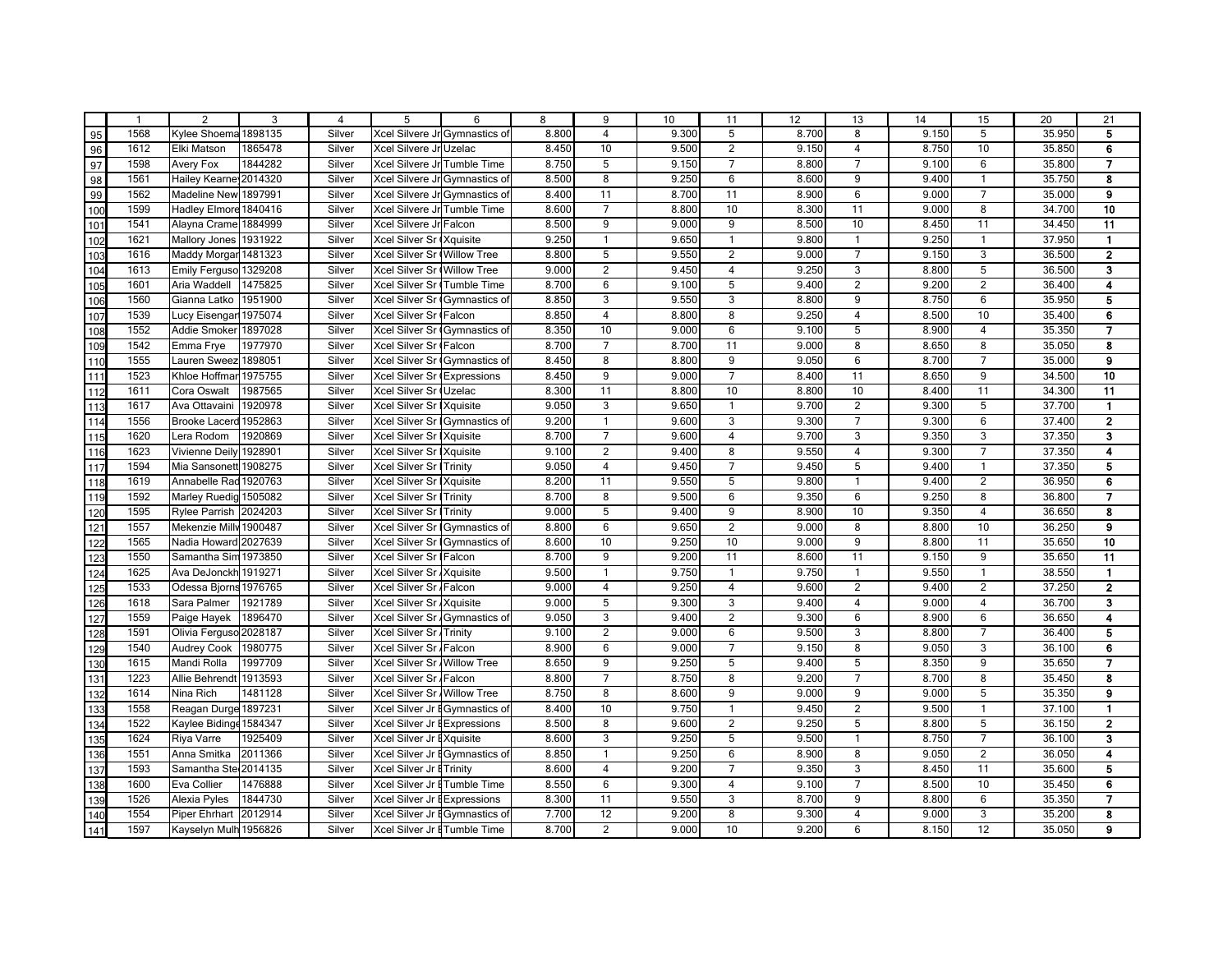|                                                             | $\mathbf{1}$ | $\overline{2}$          | 3       | 4        | 5                              | 6                             | 8     | 9              | 10    | 11             | 12    | 13             | 14    | 15                      | 20     | 21                      |
|-------------------------------------------------------------|--------------|-------------------------|---------|----------|--------------------------------|-------------------------------|-------|----------------|-------|----------------|-------|----------------|-------|-------------------------|--------|-------------------------|
| 142                                                         | 1549         | Emma Dixon              | 1975967 | Silver   | Xcel Silver Jr EFalcon         |                               | 8.600 | 5              | 9.150 | 9              | 8.600 | 10             | 8.650 | 9                       | 35.000 | 10                      |
| 143                                                         | 1610         | Claudia Shaffe 1971143  |         | Silver   | Xcel Silver Jr EUzelac         |                               | 8.550 | $\overline{7}$ | 8.900 | 12             | 8.600 | 11             | 8.850 | $\overline{4}$          | 34.900 | 11                      |
| 144                                                         | 1529         | Briella Shumar          | 1891648 | Silver   | Xcel Silver Jr EFalcon         |                               | 8.450 | 9              | 9.000 | 11             | 8.300 | 12             | 8.700 | 8                       | 34.450 | 12                      |
| 145                                                         | 1566         | <b>Paisley Miller</b>   | 1896449 | Silver   |                                | Xcel Silver Jr AGymnastics of | 9.100 | $\overline{1}$ | 9.650 | $\mathbf{1}$   | 9.450 | $\overline{1}$ | 9.350 | $\mathbf{1}$            | 37.550 | $\mathbf{1}$            |
| 146<br>147<br>148<br>149<br>150<br>151<br>152               | 1553         | Aurelia Smith           | 1952480 | Silver   | Xcel Silver Jr A Gymnastics of |                               | 8.900 | 3              | 9.550 | $\overline{c}$ | 8.500 | 9              | 9.100 | 3                       | 36.050 | $\overline{\mathbf{2}}$ |
|                                                             | 1602         | Ja'lah Harding 1872504  |         | Silver   | Xcel Silver Jr ATumble Time    |                               | 8.800 | $\overline{4}$ | 8.700 | 9              | 9.250 | 3              | 9.100 | $\overline{\mathbf{4}}$ | 35.850 | 3                       |
|                                                             | 1605         | Kinley Koch             | 1400893 | Silver   | Xcel Silver Jr ATumble Time    |                               | 8.800 | 5              | 8.900 | 7              | 9.300 | $\overline{2}$ | 8.750 | 5                       | 35.750 | 4                       |
|                                                             | 1603         | Daisy Simmon 1949528    |         | Silver   | Xcel Silver Jr ATumble Time    |                               | 8.650 | $\overline{7}$ | 9.050 | $\overline{4}$ | 8.700 | $\overline{7}$ | 9.250 | $\overline{2}$          | 35.650 | 5                       |
|                                                             | 1604         | Elizabeth Dale 1855812  |         | Silver   | Xcel Silver Jr ATumble Time    |                               | 8.750 | 6              | 9.200 | 3              | 9.000 | 5              | 8.650 | 8                       | 35.600 | 6                       |
|                                                             | 1528         | Hannah Survir           | 1976612 | Silver   | Xcel Silver Jr AFalcon         |                               | 9.050 | 2              | 8.800 | 8              | 9.000 | $\overline{4}$ | 8.750 | 6                       | 35.600 | $\overline{7}$          |
|                                                             | 1608         | <b>Brooke Matsor</b>    | 1481192 | Silver   | Xcel Silver Jr AUzelac         |                               | 8.500 | 8              | 9.000 | 5              | 8.600 | 8              | 8.750 | $\overline{7}$          | 34.850 | 8                       |
| 153                                                         | 1596         | Kelsie Hill             | 1475380 | Silver   | Xcel Silver Jr ATumble Time    |                               | 8.400 | 9              | 9.000 | 6              | 9.000 | 6              | 8.400 | 9                       | 34.800 | 9                       |
|                                                             | 1458         | <b>Riley Daley</b>      | 1348387 | Platinum | Xcel Platinum Xquisite         |                               | 8.600 | 5              | 9.450 | $\mathbf{1}$   | 9.150 | 3              | 9.300 | $\overline{2}$          | 36.500 | $\mathbf{1}$            |
| $\frac{154}{155}$                                           | 1405         | Sarah Palmer 1270133    |         | Platinum | Xcel Platinum Falcon           |                               | 9.100 | $\mathbf{1}$   | 9.200 | $\overline{2}$ | 9.200 | $\overline{2}$ | 9.000 | 6                       | 36.500 | $\overline{\mathbf{2}}$ |
|                                                             | 1454         | Sarah DeJonc            | 1406752 | Platinum | Xcel Platinum   Xquisite       |                               | 8.600 | 6              | 8.800 | 5              | 9.250 | $\overline{1}$ | 9.450 | $\mathbf{1}$            | 36.100 | 3                       |
| 157                                                         | 1436         | <b>Joy Beck</b>         | 1019591 | Platinum | Xcel Platinum                  | Trinity                       | 8.800 | $\overline{2}$ | 9.100 | 3              | 8.700 | 6              | 9.250 | 3                       | 35.850 | 4                       |
| 158<br>159<br>160<br>161                                    | 1412         | Alayna Stawov 1841451   |         | Platinum | Xcel Platinum                  | Falcon                        | 8.800 | 3              | 8.500 | $\overline{7}$ | 9.000 | 5              | 9.200 | $\overline{4}$          | 35.500 | 5                       |
|                                                             | 1421         | Jasmine Mace 1011607    |         | Platinum | Xcel Platinum                  | Maverick                      | 8.500 | 8              | 8.500 | 8              | 9.100 | $\overline{4}$ | 9.000 | $\overline{7}$          | 35.100 | 6                       |
|                                                             | 1441         | Izabell Orczec 954525   |         | Platinum | <b>Xcel Platinum</b>           | Ultimate                      | 8.800 | $\overline{4}$ | 8.750 | 6              | 8.200 | 8              | 9.200 | 5                       | 34.950 | $\overline{7}$          |
|                                                             | 1403         | Jayanna Ciferr 982157   |         | Platinum | Xcel Platinum                  | Falcon                        | 8.600 | $\overline{7}$ | 9.000 | 4              | 8.100 | 10             | 8.900 | 10                      | 34.600 | 8                       |
| $\frac{162}{163}$<br>$\frac{163}{164}$                      | 1283         | Samera Johns 1482042    |         | Platinum | Xcel Platinum                  | <b>Willow Tree</b>            | 8.300 | 10             | 8.100 | 9              | 8.200 | 9              | 9.000 | 8                       | 33.600 | 9                       |
|                                                             | 1404         | Mallory Wasic 1053141   |         | Platinum | Xcel Platinum Falcon           |                               | 8.400 | 9              | 7.300 | 11             | 8.650 | $\overline{7}$ | 9.000 | 9                       | 33.350 | 10                      |
|                                                             | 1414         | McKinlee Olse 1270128   |         | Platinum | Xcel Platinum Falcon           |                               | 8.100 | 11             | 8.000 | 10             | 7.800 | 11             | 8.700 | 11                      | 32.600 | 11                      |
|                                                             | 1449         | Maddy Jesky             | 1485655 | Platinum | Xcel Platinum Willow Tree      |                               | 8.800 | 6              | 9.650 | $\mathbf{1}$   | 9.450 | $\overline{1}$ | 9.150 | $\overline{4}$          | 37.050 | $\mathbf{1}$            |
|                                                             | 1423         | Jenni Snyder            | 1132081 | Platinum | Xcel Platinum Premier          |                               | 9.000 | $\overline{2}$ | 9.200 | $\overline{2}$ | 9.300 | $\overline{2}$ | 9.450 | $\mathbf{1}$            | 36.950 | $\mathbf{2}$            |
|                                                             | 1453         | Sierra Dickert          | 1411492 | Platinum | Xcel Platinum                  | Xquisite                      | 9.400 | $\mathbf{1}$   | 8.850 | 3              | 8.700 | 5              | 9.250 | $\overline{2}$          | 36.200 | 3                       |
| 166<br>167<br>168<br>169                                    | 1409         | <b>Riley Lewis</b>      | 1053139 | Platinum | Xcel Platinum Falcon           |                               | 8.800 | $\overline{7}$ | 8.350 | 5              | 8.800 | $\overline{4}$ | 9.050 | 6                       | 35.000 | 4                       |
|                                                             | 1456         | Ella Brannon            | 1426491 | Platinum | Xcel Platinum                  | Xquisite                      | 8.500 | 9              | 8.200 | 6              | 8.900 | 3              | 9.200 | 3                       | 34.800 | 5                       |
| 170                                                         | 1413         | Anna Dixon              | 1405901 | Platinum | Xcel Platinum Falcon           |                               | 8.700 | 8              | 8.400 | 4              | 8.400 | 6              | 8.850 | 9                       | 34.350 | 6                       |
| 171                                                         | 1402         | Marissa Naylo 1411262   |         | Platinum | Xcel Platinum Falcon           |                               | 8.900 | $\overline{4}$ | 8.100 | $\overline{7}$ | 8.000 | 9              | 9.100 | 5                       | 34.100 | 7                       |
| 172                                                         | 1410         | Amanda Spera 1411225    |         | Platinum | Xcel Platinum Falcon           |                               | 8.980 | 3              | 7.400 | 8              | 8.100 | 8              | 9.050 | $\overline{7}$          | 33.530 | 8                       |
| $\frac{173}{174}$                                           | 1417         | Katie Ratchfor 1901971  |         | Platinum | Xcel Platinum Gymnastics of    |                               | 8.900 | 5              | 7.400 | 9              | 8.200 | $\overline{7}$ | 9.000 | 8                       | 33.500 | 9                       |
|                                                             | 1432         | Mackenzie Ra 579891     |         | Platinum | Xcel Platinum Trinity          |                               | 9.100 | $\mathbf{1}$   | 9.450 | $\mathbf{1}$   | 9.600 | $\overline{1}$ | 9.500 | $\overline{2}$          | 37.650 | $\mathbf{1}$            |
| $\frac{175}{176}$ $\frac{177}{178}$                         | 1415         | Ava Dixon               | 1053154 | Platinum | Xcel Platinum Falcon           |                               | 8.800 | 3              | 8.850 | 3              | 9.300 | $\overline{2}$ | 9.550 | $\mathbf{1}$            | 36.500 | $\mathbf{2}$            |
|                                                             | 1455         | Emma Moone 1298249      |         | Platinum | Xcel Platinum                  | Xquisite                      | 8.600 | 6              | 9.000 | $\overline{2}$ | 8.800 | $\overline{4}$ | 8.900 | 8                       | 35.300 | 3                       |
|                                                             | 1401         | Layla Wingrov 1053166   |         | Platinum | Xcel Platinum                  | Falcon                        | 8.900 | 2              | 8.750 | 4              | 8.700 | 6              | 8.900 | 9                       | 35.250 | 4                       |
|                                                             | 1434         | Elizabeth Vica 650295   |         | Platinum | Xcel Platinum                  | Trinity                       | 8.700 | 4              | 8.550 | 6              | 8.500 | $\overline{7}$ | 9.000 | $\overline{7}$          | 34.750 | 5                       |
| 179                                                         | 1416         | Tory Martinelli 1206322 |         | Platinum | Xcel Platinum Falcon           |                               | 8.500 | 8              | 8.200 | 7              | 8.200 | 8              | 9.400 | 3                       | 34.300 | 6                       |
|                                                             | 1460         | Emma Petersd 1298256    |         | Platinum | Xcel Platinum Xquisite         |                               | 8.700 | 5              | 8.650 | 5              | 8.000 | 9              | 8.900 | 10                      | 34.250 | 7                       |
| $\frac{180}{181}$<br>$\frac{181}{182}$<br>$\frac{182}{183}$ | 1419         | Miranda Lake 1241633    |         | Platinum | Xcel Platinum Gymnastics of    |                               | 8.300 | 9              | 7.250 | 9              | 9.050 | 3              | 9.200 | $\overline{\mathbf{4}}$ | 33.800 | 8                       |
|                                                             | 1433         | Kerstyn Hooks 1284457   |         | Platinum | Xcel Platinum                  | Trinity                       | 8.600 | $\overline{7}$ | 7.100 | 10             | 8.800 | 5              | 9.050 | 6                       | 33.550 | 9                       |
|                                                             | 1462         | Amber Taylor            | 525215  | Platinum | Xcel Platinum                  | <b>Willow Tree</b>            | 8.300 | 10             | 7.600 | 8              | 7.400 | 10             | 9.100 | 5                       | 32.400 | 10                      |
| 184<br>185<br>186<br>187<br>188                             | 1422         | Quinn Tattersd 1056394  |         | Platinum | Xcel Platinum                  | <b>Off Limits</b>             | 9.100 | 3              | 9.000 | $\overline{4}$ | 9.450 | $\overline{1}$ | 9.450 | $\overline{2}$          | 37.000 | $\mathbf{1}$            |
|                                                             | 1431         | Kyleigh Rainey 1027392  |         | Platinum | <b>Xcel Platinum</b>           | Trinity                       | 9.200 | $\mathbf{1}$   | 9.000 | 5              | 9.150 | $\overline{4}$ | 9.150 | 8                       | 36.500 | $\mathbf{2}$            |
|                                                             | 607          | Ellie Arnold            | 1130881 | Platinum | <b>Xcel Platinum</b>           | Ultimate                      | 9.200 | $\overline{2}$ | 8.600 | $\overline{7}$ | 9.100 | $\overline{5}$ | 9.500 | $\mathbf{1}$            | 36.400 | 3                       |
|                                                             | 1429         | Delaney Nolar 1872495   |         | Platinum | <b>Xcel Platinum</b>           | Trinity                       | 9.000 | 5              | 9.350 | $\mathbf{1}$   | 8.750 | 8              | 9.250 | 6                       | 36.350 | 4                       |
|                                                             | 1303         | Emilia Lezama 1465708   |         | Platinum | Xcel Platinum Xquisite         |                               | 8.900 | $\overline{7}$ | 9.200 | $\overline{2}$ | 9.200 | 3              | 9.050 | 10                      | 36.350 | 5                       |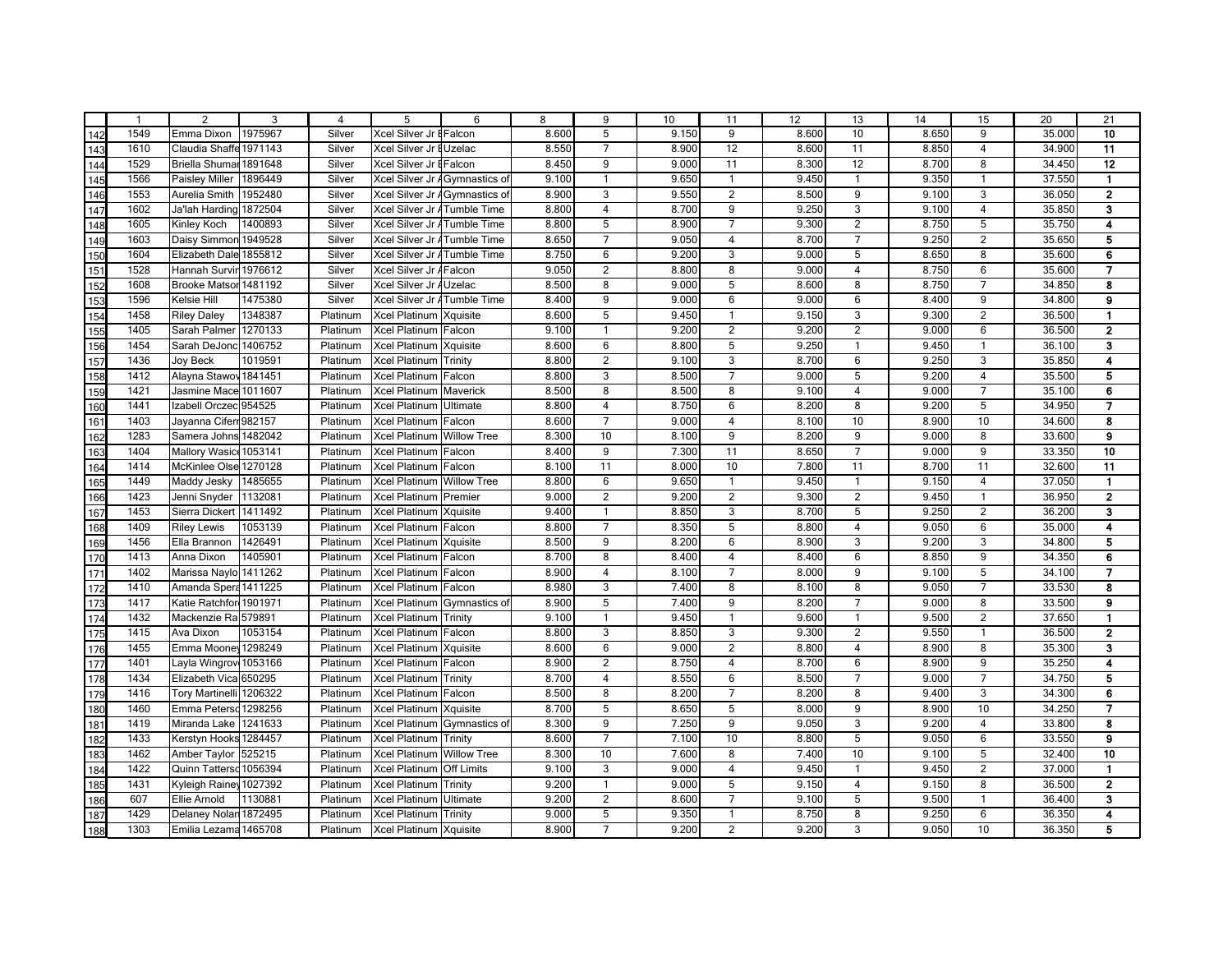|     | $\overline{1}$ | 2                       | 3       | $\overline{4}$ | 5                                | 6                            | 8     | 9                       | 10    | 11                      | 12    | 13               | 14    | 15             | 20     | 21                      |
|-----|----------------|-------------------------|---------|----------------|----------------------------------|------------------------------|-------|-------------------------|-------|-------------------------|-------|------------------|-------|----------------|--------|-------------------------|
| 189 | 1430           | <b>Hallie Stone</b>     | 1367744 | Platinum       | <b>Xcel Platinum</b>             | Trinity                      | 8.900 | 8                       | 9.000 | 6                       | 9.100 | 6                | 8.900 | 12             | 35.900 | 6                       |
| 190 | 1290           | Siena Weber             | 1406103 | Platinum       | <b>Xcel Platinum</b>             | Xquisite                     | 8.600 | 11                      | 9.100 | 3                       | 8.700 | 11               | 9.400 | $\overline{4}$ | 35.800 | $\overline{7}$          |
| 191 | 1443           | Lily Liotta             | 1237488 | Platinum       | <b>Xcel Platinum</b>             | Ultimate                     | 8.700 | 10                      | 8.500 | 8                       | 9.050 | $\overline{7}$   | 9.450 | 3              | 35.700 | 8                       |
| 192 | 1408           | Rylee Morrisor 1406642  |         | Platinum       | Xcel Platinum Falcon             |                              | 9.000 | 6                       | 8.400 | 10                      | 8.750 | 10               | 9.200 | $\overline{7}$ | 35.350 | 9                       |
| 193 | 1411           | Addi Keefer             | 1405499 | Platinum       | Xcel Platinum Falcon             |                              | 9.100 | $\overline{\mathbf{4}}$ | 8.500 | 9                       | 8.750 | $\boldsymbol{9}$ | 9.000 | 11             | 35.350 | 10                      |
| 194 | 1437           | Vivienne Shep 1338741   |         | Platinum       | Xcel Platinum Tumble Time        |                              | 8.900 | 9                       | 7.800 | 12                      | 9.250 | 2                | 9.300 | 5              | 35.250 | 11                      |
| 195 | 1439           | Ashlyn Floyd            | 1156710 | Platinum       | Xcel Platinum                    | <b>Tumble Time</b>           | 8.600 | 12                      | 8.200 | 11                      | 8.600 | 12               | 9.150 | 9              | 34.550 | 12                      |
| 196 | 1440           | Peyton Turner 1338761   |         | Platinum       | Xcel Platinum                    | Tumble Time                  | 8.600 | 8                       | 8.750 | $\overline{2}$          | 9.350 | 2                | 9.600 | $\mathbf{1}$   | 36.300 | $\blacksquare$          |
| 197 | 1297           | Zoe Marshall            | 1423107 | Platinum       | Xcel Platinum                    | Xquisite                     | 8.500 | 10                      | 9.500 | $\mathbf{1}$            | 8.900 | $\overline{4}$   | 9.300 | $\overline{2}$ | 36.200 | $\overline{\mathbf{2}}$ |
| 198 | 1425           | Alexis Bassetti 1152687 |         | Platinum       | <b>Xcel Platinum</b>             | Prime                        | 8.600 | 9                       | 8.400 | $\overline{4}$          | 9.550 | $\overline{1}$   | 9.250 | 3              | 35.800 | 3                       |
| 199 | 1305           | Jordyn Krist            | 1935099 | Platinum       | Xcel Platinum                    | Xquisite                     | 8.700 | $\overline{7}$          | 8.400 | 5                       | 9.250 | 3                | 9.250 | $\overline{4}$ | 35.600 | 4                       |
| 200 | 1400           | Rya DiPietrant 1410084  |         | Platinum       | Xcel Platinum                    | Falcon                       | 9.000 | 2                       | 8.450 | 3                       | 8.300 | $6\phantom{1}6$  | 9.200 | 6              | 34.950 | 5                       |
| 201 | 1418           | Claire Schulte 1898016  |         | Platinum       |                                  | Xcel Platinum Gymnastics of  | 9.000 | 3                       | 8.250 | $\overline{7}$          | 8.400 | 5                | 9.050 | 8              | 34.700 | 6                       |
| 202 | 1236           | Gabby Granov 1843380    |         | Platinum       | Xcel Platinum Falcon             |                              | 9.000 | $\overline{\mathbf{4}}$ | 8.400 | 6                       | 8.200 | 9                | 9.000 | 9              | 34.600 | 7                       |
| 203 | 1406           | <b>Abby Nickolls</b>    | 1303249 | Platinum       | Xcel Platinum Falcon             |                              | 8.900 | 5                       | 7.850 | 8                       | 8.300 | $\overline{7}$   | 9.000 | 10             | 34.050 | 8                       |
| 204 | 1231           | Akaylia Typovs 1570298  |         | Platinum       | Xcel Platinum                    | Falcon                       | 8.800 | 6                       | 7.600 | 9                       | 8.250 | 8                | 9.250 | 5              | 33.900 | 9                       |
| 205 | 1447           | <b>Megan Hess</b>       | 1213030 | Platinum       | Xcel Platinum                    | <b>Willow Tree</b>           | 9.200 | $\mathbf{1}$            | 7.200 | 10                      | 7.400 | 10               | 9.200 | $\overline{7}$ | 33.000 | 10                      |
| 206 | 1459           | Kendall Carno 1307251   |         | Platinum       | Xcel Platinum                    | Xquisite                     | 9.000 | $\overline{2}$          | 9.150 | $\overline{3}$          | 8.800 | $\overline{4}$   | 9.550 | $\mathbf{1}$   | 36.500 | $\blacksquare$          |
| 207 | 1446           | Kayla Ferri             | 1019638 | Platinum       | <b>Xcel Platinum</b>             | <b>Willow Tree</b>           | 8.900 | $\overline{5}$          | 9.350 | $\mathbf{1}$            | 8.800 | $\overline{5}$   | 9.100 | $\overline{7}$ | 36.150 | $\overline{2}$          |
| 208 | 1438           | Taylor Griffith         | 1338737 | Platinum       | Xcel Platinum                    | <b>Tumble Time</b>           | 8.700 | $\overline{7}$          | 8.800 | $\overline{4}$          | 9.300 | $\overline{1}$   | 9.200 | $\overline{4}$ | 36.000 | $\overline{\mathbf{3}}$ |
| 209 | 1450           | Elizabeth Fran 1411403  |         | Platinum       | Xcel Platinum                    | Xquisite                     | 9.200 | $\mathbf{1}$            | 9.200 | $\overline{2}$          | 8.400 | $\overline{7}$   | 9.200 | 5              | 36.000 | 4                       |
| 210 | 1448           | Genavieve Ho 1329203    |         | Platinum       | Xcel Platinum Willow Tree        |                              | 9.000 | $\overline{3}$          | 8.000 | $\overline{7}$          | 9.300 | $\overline{2}$   | 9.200 | $6\phantom{1}$ | 35.500 | 5                       |
| 211 | 1424           | <b>Riley Peters</b>     | 1926396 | Platinum       | Xcel Platinum Prime              |                              | 8.900 | 6                       | 8.600 | 5                       | 8.700 | $6\phantom{1}6$  | 9.000 | 10             | 35.200 | 6                       |
| 212 | 1457           | Sydney Toulou 1031595   |         | Platinum       | Xcel Platinum Xquisite           |                              | 9.000 | $\overline{4}$          | 7.700 | 9                       | 9.100 | 3                | 9.350 | 3              | 35.150 | $\overline{7}$          |
| 213 | 1445           | Gabriella Rom 1329295   |         | Platinum       | <b>Xcel Platinum Willow Tree</b> |                              | 8.200 | 10                      | 8.200 | 6                       | 8.300 | 9                | 9.100 | 8              | 33.800 | 8                       |
| 214 | 1407           | Abby Michaels 1303246   |         | Platinum       | Xcel Platinum                    | Falcon                       | 8.700 | 8                       | 8.000 | 8                       | 7.300 | 10               | 9.100 | 9              | 33.100 | 9                       |
| 215 | 1428           | Meadow Zawa 1014632     |         | Platinum       | Xcel Platinum Trinity            |                              | 8.700 | 9                       | 6.100 | 10                      | 8.350 | 8                | 9.400 | $\overline{2}$ | 32.550 | 10                      |
| 216 | 1207           | Kaylee Kisling 1115817  |         | Gold           | Xcel Gold Sr CArcadia            |                              | 9.200 | $\mathbf{1}$            | 8.900 | 6                       | 9.150 | 5                | 9.350 | $\mathbf{1}$   | 36.600 | $\mathbf{1}$            |
| 217 | 1208           | Maura Cwynar 1298679    |         | Gold           | Xcel Gold Sr CArcadia            |                              | 8.450 | $\overline{4}$          | 9.550 | $\mathbf{1}$            | 9.250 | 2                | 9.150 | 5              | 36.400 | $\overline{2}$          |
| 218 | 1289           | Leah Maiolo             | 1584439 | Gold           | Xcel Gold Sr CXquisite           |                              | 8.700 | 3                       | 9.100 | $\overline{4}$          | 9.250 | 3                | 9.300 | 3              | 36.350 | 3                       |
| 219 | 1286           | Giada Angelico 1018924  |         | Gold           | Xcel Gold Sr O Willow Tree       |                              | 9.000 | 2                       | 8.500 | $\overline{7}$          | 8.600 | $\overline{7}$   | 9.350 | $\overline{2}$ | 35.450 | 4                       |
| 220 | 1306           | Anna Reitz              | 1874229 | Gold           | Xcel Gold Sr CXquisite           |                              | 8.400 | 5                       | 9.200 | $\overline{2}$          | 8.700 | $6\overline{6}$  | 9.150 | 6              | 35.450 | 5                       |
| 221 | 1291           | Kaelin McCanı 1429519   |         | Gold           | Xcel Gold Sr CXquisite           |                              | 8.000 | 8                       | 9.200 | 3                       | 9.200 | $\overline{4}$   | 8.900 | 8              | 35.300 | 6                       |
| 222 | 1292           | Cloey Bonzo             | 1582576 | Gold           | Xcel Gold Sr CXquisite           |                              | 8.250 | $\overline{7}$          | 9.050 | 5                       | 8.300 | 8                | 9.250 | $\overline{4}$ | 34.850 | $\overline{7}$          |
| 223 | 1230           | Fallon Bulboff          | 1269805 | Gold           | Xcel Gold Sr CFalcon             |                              | 8.350 | 6                       | 7.900 | 9                       | 9.350 | $\overline{1}$   | 9.000 | $\overline{7}$ | 34.600 | 8                       |
| 224 | 1200           | Gabby McClin 1308238    |         | Gold           | Xcel Gold Sr CArcadia            |                              | 7.200 | 9                       | 8.100 | 8                       | 7.600 | $\boldsymbol{9}$ | 8.200 | 9              | 31.100 | 9                       |
| 225 | 1301           | Julia Fortunato 1585247 |         | Gold           | Xcel Gold Sr B Xquisite          |                              | 8.350 | $\overline{7}$          | 9.650 | $\mathbf{1}$            | 9.000 | 3                | 9.500 | $\mathbf{1}$   | 36.500 | $\blacksquare$          |
| 226 | 1302           | Kennadie Nov. 1584991   |         | Gold           | Xcel Gold Sr B Xquisite          |                              | 8.650 | $\mathbf{1}$            | 9.200 | 5                       | 8.800 | $\overline{7}$   | 9.350 | 3              | 36.000 | $\overline{\mathbf{2}}$ |
| 227 | 1295           | Kayla Cramer            | 1871046 | Gold           | Xcel Gold Sr B Xquisite          |                              | 8.400 | 5                       | 9.250 | 3                       | 9.000 | $\overline{4}$   | 9.250 | 6              | 35.900 | 3                       |
| 228 | 1214           | Emma Ackerm 1115705     |         | Gold           | Xcel Gold Sr B Arcadia           |                              | 8.400 | 6                       | 9.000 | $\overline{7}$          | 8.800 | 8                | 9.450 | $\overline{2}$ | 35.650 | 4                       |
| 229 | 1298           | Ava Pingree             | 1466280 | Gold           | Xcel Gold Sr B Xquisite          |                              | 8.350 | 8                       | 9.000 | 6                       | 9.000 | $5\phantom{.0}$  | 9.300 | $\overline{4}$ | 35.650 | 5                       |
| 230 | 1212           | Vanessa Nale 1850566    |         | Gold           | Xcel Gold Sr B Arcadia           |                              | 8.600 | $\overline{2}$          | 8.700 | 11                      | 8.900 | 6                | 9.300 | 5              | 35.500 | 6                       |
| 231 | 1203           | Elizabeth War 1436514   |         | Gold           | Xcel Gold Sr B Arcadia           |                              | 8.000 | 10                      | 9.250 | $\overline{\mathbf{4}}$ | 9.100 | $\overline{1}$   | 9.150 | 8              | 35.500 | $\overline{7}$          |
| 232 | 1243           | Carlye King             | 1901840 | Gold           |                                  | Xcel Gold Sr B Gymnastics of | 8.600 | 3                       | 9.000 | 8                       | 8.400 | 11               | 9.200 | $\overline{7}$ | 35.200 | 8                       |
| 233 | 1210           | Sophia Orrico           | 1481975 | Gold           | Xcel Gold Sr B Arcadia           |                              | 8.250 | $\overline{9}$          | 9.300 | $\overline{2}$          | 8.450 | 10               | 9.150 | $\overline{9}$ | 35.150 | $\overline{9}$          |
| 234 | 1213           | Kaitlynn Haley 1486756  |         | Gold           | Xcel Gold Sr B Arcadia           |                              | 8.550 | $\overline{4}$          | 8.900 | 10                      | 8.500 | $\overline{9}$   | 8.850 | 12             | 34.800 | 10                      |
| 235 | 1201           | Natalia Lopez 1308241   |         | Gold           | Xcel Gold Sr B Arcadia           |                              | 7.850 | 11                      | 9.000 | 9                       | 8.400 | 12               | 9.150 | 10             | 34.400 | 11                      |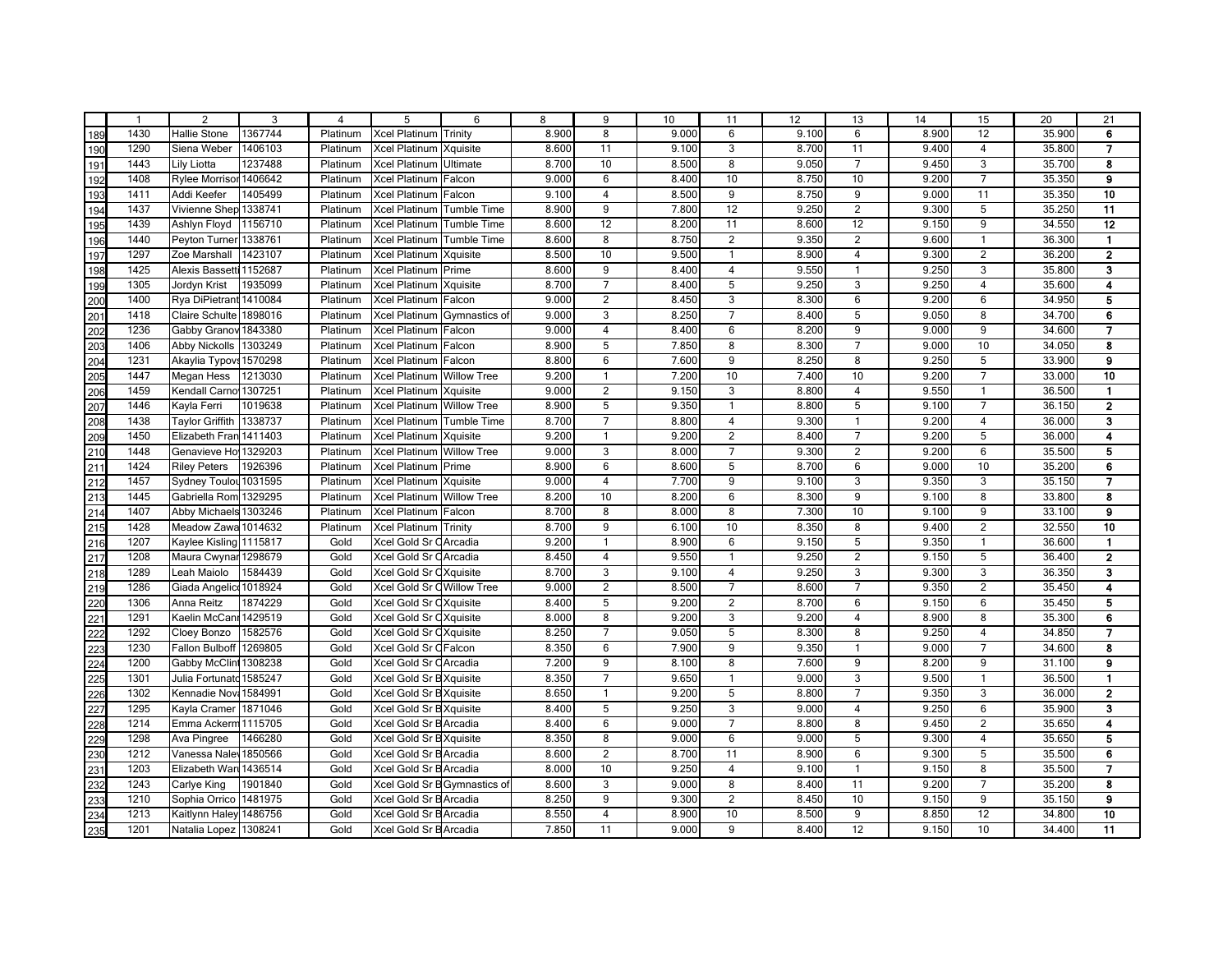| $\mathbf{1}$ | $\overline{2}$         | 3       | 4       | 5                            | 6 | 8     | 9              | 10    | 11                      | 12    | 13             | 14    | 15                      | 20     | 21                      |
|--------------|------------------------|---------|---------|------------------------------|---|-------|----------------|-------|-------------------------|-------|----------------|-------|-------------------------|--------|-------------------------|
| 1294         | <b>Maelen Hess</b>     | 1838856 | Gold    | Xcel Gold Sr B Xquisite      |   | 7.750 | 12             | 8.500 | 12                      | 9.100 | $\overline{2}$ | 8.900 | 11                      | 34.250 | 12                      |
| 1293         | <b>Taylor Smallw</b>   | 1586194 | Gold    | Xcel Gold Sr AXquisite       |   | 9.000 | $\mathbf{1}$   | 9.350 | $\overline{2}$          | 9.100 | $\overline{2}$ | 9.400 | 3                       | 36.850 | $\mathbf{1}$            |
| 1221         | Mackenzie Sh. 1367435  |         | Gold    | Xcel Gold Sr A Expressions   |   | 8.800 | 3              | 9.400 | $\overline{1}$          | 9.000 | $\overline{4}$ | 9.200 | $\overline{4}$          | 36.400 | $\mathbf{2}$            |
| 1285         | Willow Weime 1352556   |         | Gold    | Xcel Gold Sr A Willow Tree   |   | 8.750 | 5              | 8.900 | $\overline{4}$          | 9.100 | 3              | 9.000 | $\overline{7}$          | 35.750 | 3                       |
| 1202         | Emily Cochran 1337515  |         | Gold    | Xcel Gold Sr A Arcadia       |   | 8.750 | 6              | 9.000 | 3                       | 8.700 | 5              | 9.200 | 5                       | 35.650 | 4                       |
| 1204         | Hannah Stoled 646635   |         | Gold    | Xcel Gold Sr A Arcadia       |   | 8.850 | 2              | 8.900 | 5                       | 8.400 | 8              | 9.450 | $\overline{2}$          | 35.600 | 5                       |
| 1299         | Sara Myers             | 1772843 | Gold    | Xcel Gold Sr A Xquisite      |   | 8.650 | $\overline{7}$ | 8.900 | 6                       | 9.150 | $\mathbf{1}$   | 8.800 | 8                       | 35.500 | 6                       |
| 1211         | Alesa Linchecl 995787  |         | Gold    | Xcel Gold Sr A Arcadia       |   | 8.500 | 8              | 8.800 | 9                       | 8.600 | 6              | 9.500 | $\mathbf{1}$            | 35.400 | $\overline{7}$          |
| 1216         | McKenna Kazı 1329781   |         | Gold    | Xcel Gold Sr AECG            |   | 8.800 | $\overline{4}$ | 8.850 | 8                       | 7.600 | 9              | 9.050 | 6                       | 34.300 | 8                       |
| 1205         | Angelina Lope 1308243  |         | Gold    | Xcel Gold Sr A Arcadia       |   | 7.700 | 9              | 8.900 | $\overline{7}$          | 8.500 | $\overline{7}$ | 8.800 | 9                       | 33.900 | $\mathbf{9}$            |
| 1264         | Addy Kremer            | 1908175 | Gold    | Xcel Gold Jr C Trinity       |   | 8.700 | $\mathbf{1}$   | 9.300 | $\overline{1}$          | 8.800 | 3              | 8.700 | 6                       | 35.500 | $\mathbf{1}$            |
| 1300         | Cara Smith             | 2016993 | Gold    | Xcel Gold Jr C Xquisite      |   | 7.850 | $\overline{7}$ | 9.000 | 3                       | 9.050 | 2              | 9.050 | 1                       | 34.950 | $\overline{2}$          |
| 1270         | Aspen Stepani 1907889  |         | Gold    | Xcel Gold Jr C Trinity       |   | 8.150 | 5              | 9.200 | $\overline{c}$          | 8.600 | 5              | 8.700 | $\overline{7}$          | 34.650 | 3                       |
| 1265         | McKenzee Mu 1931917    |         | Gold    | Xcel Gold Jr C Trinity       |   | 8.450 | $\overline{2}$ | 8.600 | 6                       | 8.500 | $\,6\,$        | 8.800 | 3                       | 34.350 | 4                       |
| 1240         | Maddie Sasko 1576144   |         | Gold    | Xcel Gold Jr C Falcon        |   | 8.450 | 3              | 7.800 | 10                      | 9.150 | $\mathbf{1}$   | 8.850 | $\overline{\mathbf{c}}$ | 34.250 | 5                       |
| 1227         | <b>Avery Short</b>     | 1913152 | Gold    | Xcel Gold Jr C Falcon        |   | 8.150 | 6              | 8.800 | 5                       | 8.400 | $\overline{7}$ | 8.300 | 9                       | 33.650 | 6                       |
| 1288         | Vera Davis             | 1479543 | Gold    | Xcel Gold Jr C Xquisite      |   | 8.400 | $\overline{4}$ | 8.300 | 8                       | 8.100 | 8              | 8.750 | $\overline{4}$          | 33.550 | $\overline{7}$          |
| 1229         | Kanani Rettge          | 1582550 | Gold    | Xcel Gold Jr C Falcon        |   | 7.800 | 8              | 7.900 | 9                       | 8.800 | $\overline{4}$ | 8.700 | 8                       | 33.200 | 8                       |
| 1225         | Gianna Vacca           | 1913452 | Gold    | Xcel Gold Jr C Falcon        |   | 7.800 | 9              | 8.850 | $\overline{4}$          | 7.700 | $\overline{9}$ | 8.750 | $\overline{5}$          | 33.100 | $\bf{9}$                |
| 1269         | Leah Simmons 1932166   |         | Gold    | Xcel Gold Jr C Trinity       |   | 7.450 | 10             | 8.600 | $\overline{7}$          | 7.700 | 10             | 8.300 | 10                      | 32.050 | 10                      |
| 1304         | Nadia Wickard          | 1840866 | Gold    | Xcel Gold Jr B Xquisite      |   | 8.200 | $\overline{7}$ | 9.300 | $\overline{1}$          | 9.400 | $\mathbf{1}$   | 9.450 | $\mathbf{1}$            | 36.350 | $\mathbf{1}$            |
| 1263         | Maggie Flickin 1869252 |         | Gold    | Xcel Gold Jr B Trinity       |   | 8.650 | $\mathbf{1}$   | 9.200 | $\overline{2}$          | 8.700 | 5              | 8.900 | $\overline{4}$          | 35.450 | $\mathbf{2}$            |
| 1239         | Ayla Frye              | 1913688 | Gold    | Xcel Gold Jr B Falcon        |   | 8.600 | $\overline{2}$ | 8.600 | 8                       | 9.000 | $\overline{4}$ | 9.150 | 3                       | 35.350 | $\mathbf{3}$            |
| 1268         | Allison Legal          | 1367729 | Gold    | Xcel Gold Jr B Trinity       |   | 8.450 | $\overline{4}$ | 9.000 | $\overline{4}$          | 9.100 | 3              | 8.800 | $\overline{7}$          | 35.350 | $\overline{\mathbf{4}}$ |
| 1267         | Kylee Arendos 1370482  |         | Gold    | Xcel Gold Jr B Trinity       |   | 8.400 | 5              | 8.900 | 6                       | 8.600 | $\overline{7}$ | 9.250 | $\overline{\mathbf{c}}$ | 35.150 | 5                       |
| 1238         | Khloe Liptak           | 1870571 | Gold    | Xcel Gold Jr B Falcon        |   | 8.500 | 3              | 8.400 | 9                       | 9.300 | $\overline{2}$ | 8.900 | 5                       | 35.100 | 6                       |
| 1219         | Ava Potocki            | 1367439 | Gold    | Xcel Gold Jr B Expressions   |   | 7.500 | 9              | 9.150 | 3                       | 8.700 | $\,6\,$        | 8.900 | 6                       | 34.250 | $\overline{7}$          |
| 1222         | <b>Hailey Cunning</b>  | 1367423 | Gold    | Xcel Gold Jr B Expressions   |   | 7.550 | 8              | 9.000 | 5                       | 8.400 | 8              | 8.600 | 8                       | 33.550 | 8                       |
| 1287         | Jules Bompiar 1482452  |         | Gold    | Xcel Gold Jr B Willow Tree   |   | 8.300 | 6              | 8.700 | $\overline{7}$          | 8.300 | 9              | 8.100 | 9                       | 33.400 | $\mathbf{9}$            |
| 1266         | Sydney Csella 2014013  |         | Gold    | Xcel Gold Jr A Trinity       |   | 8.500 | $\overline{4}$ | 9.600 | $\mathbf{1}$            | 8.800 | 3              | 9.050 | $\overline{2}$          | 35.950 | $\blacksquare$          |
| 1296         | Paige Masilun 1219076  |         | Gold    | Xcel Gold Jr A Xquisite      |   | 8.600 | $\mathbf{1}$   | 9.500 | $\overline{2}$          | 9.000 | $\mathbf{1}$   | 8.850 | 3                       | 35.950 | $\mathbf{2}$            |
| 1235         | Sophie Westfa 1912900  |         | Gold    | Xcel Gold Jr A Falcon        |   | 8.250 | $\overline{7}$ | 9.000 | $\overline{5}$          | 9.000 | $\overline{2}$ | 8.700 | $\overline{4}$          | 34.950 | $\mathbf{3}$            |
| 1237         | Mia Bosetti            | 1566914 | Gold    | Xcel Gold Jr A Falcon        |   | 8.600 | $\overline{2}$ | 9.000 | 6                       | 8.000 | $\overline{7}$ | 9.150 | $\mathbf{1}$            | 34.750 | $\overline{\mathbf{4}}$ |
| 1220         | Kinley Shaffer 1432350 |         | Gold    | Xcel Gold Jr A Expressions   |   | 8.550 | 3              | 9.300 | 3                       | 8.050 | 6              | 8.700 | 5                       | 34.600 | 5                       |
| 1206         | Aaliyah Pusate         | 1308234 | Gold    | Xcel Gold Jr A Arcadia       |   | 8.300 | 6              | 8.700 | $\overline{7}$          | 8.300 | 5              | 8.300 | 8                       | 33.600 | 6                       |
| 1218         | Izzy Dow               | 1431333 | Gold    | Xcel Gold Jr A Expressions   |   | 8.000 | 9              | 9.200 | $\overline{\mathbf{4}}$ | 8.000 | 8              | 8.300 | 9                       | 33.500 | $\overline{7}$          |
| 1217         | Charlie McCay 1480363  |         | Gold    | Xcel Gold Jr A ECG           |   | 8.200 | 8              | 8.300 | 8                       | 8.400 | $\overline{4}$ | 8.600 | 6                       | 33.500 | 8                       |
| 1242         | Leanna Colon           | 1898020 | Gold    | Xcel Gold Jr A Gymnastics of |   | 8.400 | 5              | 8.000 | 9                       | 7.900 | 9              | 8.400 | $\overline{7}$          | 32.700 | $\mathbf{9}$            |
| 1110         | Sarah Kvortek 1027395  |         | Diamond | Xcel Diamond Ultimate        |   | 9.100 | $\overline{2}$ | 9.300 | $\mathbf{1}$            | 8.400 | 6              | 9.300 | $\overline{2}$          | 36.100 | $\blacksquare$          |
| 1119         | Nadia Constar 625828   |         | Diamond | Xcel Diamond Xquisite        |   | 9.150 | $\mathbf{1}$   | 8.950 | $\overline{c}$          | 8.500 | 5              | 9.325 | $\mathbf{1}$            | 35.925 | $\overline{\mathbf{2}}$ |
| 1105         | Abigail Salzma 583209  |         | Diamond | Xcel Diamond Falcon          |   | 9.000 | 3              | 8.300 | 3                       | 9.400 | $\overline{1}$ | 9.000 | 5                       | 35.700 | 3                       |
| 1121         | Grace McDern 1019936   |         | Diamond | Xcel Diamond Trinity         |   | 8.350 | 5              | 8.250 | 5                       | 8.800 | $\overline{2}$ | 9.100 | $\overline{4}$          | 34.500 | $\overline{\mathbf{4}}$ |
| 1114         | Rachel Limani 525183   |         | Diamond | Xcel Diamond Willow Tree     |   | 8.300 | $\overline{7}$ | 8.300 | $\overline{4}$          | 8.300 | 8              | 9.150 | 3                       | 34.050 | 5                       |
| 1103         | Elyssa Ryckm 645417    |         | Diamond | Xcel Diamond Falcon          |   | 8.650 | $\overline{4}$ | 7.500 | 8                       | 8.700 | 3              | 8.400 | $\overline{9}$          | 33.250 | 6                       |
| 1115         | Abby Cook              | 638157  | Diamond | Xcel Diamond Willow Tree     |   | 8.250 | 8              | 7.750 | $\overline{7}$          | 8.400 | $\overline{7}$ | 8.800 | $\overline{6}$          | 33.200 | $\overline{7}$          |
| 1100         | Emily Ryckma 645414    |         | Diamond | Xcel Diamond Falcon          |   | 8.350 | 6              | 7.800 | $6\overline{6}$         | 7.600 | 10             | 8.800 | $\overline{7}$          | 32.550 | $\overline{\mathbf{8}}$ |
| 1118         | Emma Flander 1416530   |         | Diamond | Xcel Diamond Xquisite        |   | 8.225 | 9              | 7.000 | 9                       | 8.600 | $\overline{4}$ | 8.725 | 8                       | 32.550 | $\mathbf{9}$            |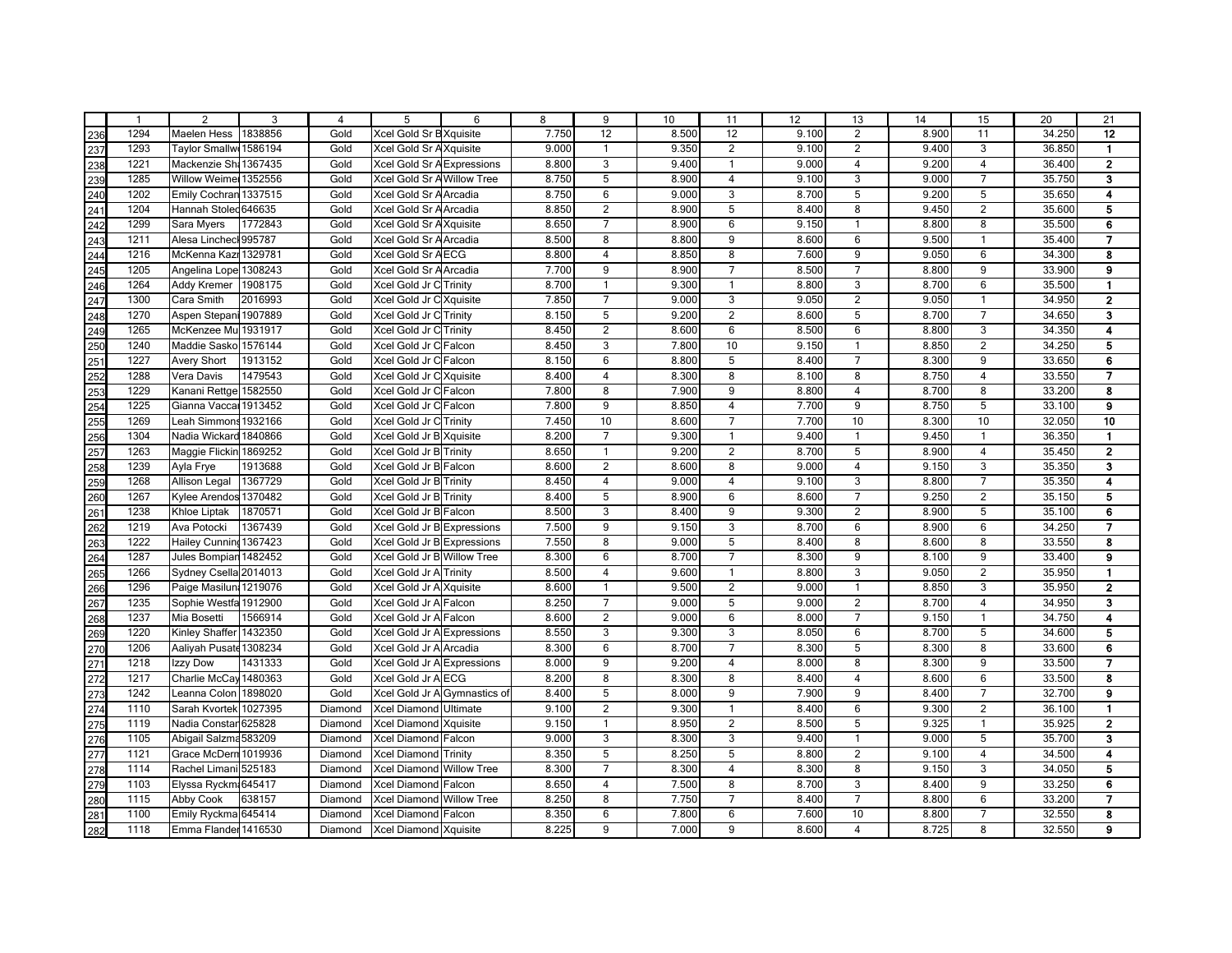|                                                                                                                                                                                                                                  | $\mathbf{1}$ | $\overline{2}$         | 3       | 4             | 5                            | 6 | 8     | 9              | 10    | 11             | 12    | 13             | 14    | 15                      | 20     | 21                      |
|----------------------------------------------------------------------------------------------------------------------------------------------------------------------------------------------------------------------------------|--------------|------------------------|---------|---------------|------------------------------|---|-------|----------------|-------|----------------|-------|----------------|-------|-------------------------|--------|-------------------------|
|                                                                                                                                                                                                                                  | 1111         | Carlee Valenta 567006  |         | Diamond       | Xcel Diamond Ultimate        |   | 8.050 | 10             | 5.100 | 10             | 8.300 | 9              | 8.200 | 10                      | 29.650 | 10                      |
|                                                                                                                                                                                                                                  | 1112         | Hailey Brocket 641960  |         | Diamond       | <b>Xcel Diamond Ultimate</b> |   | 8.450 | 3              | 8.200 | $\overline{1}$ | 8.600 | $\overline{4}$ | 9.400 | $\overline{2}$          | 34.650 | $\mathbf{1}$            |
|                                                                                                                                                                                                                                  | 1113         | Sydney Lawso 641976    |         | Diamond       | <b>Xcel Diamond Ultimate</b> |   | 8.600 | $\overline{2}$ | 8.050 | $\overline{2}$ | 8.100 | 6              | 9.575 | 1                       | 34.325 | $\mathbf{2}$            |
|                                                                                                                                                                                                                                  | 1101         | Allie Oslowski 983508  |         | Diamond       | Xcel Diamond Falcon          |   | 8.625 | $\mathbf{1}$   | 7.600 | $\overline{4}$ | 9.300 | $\mathbf{1}$   | 8.750 | 8                       | 34.275 | 3                       |
|                                                                                                                                                                                                                                  | 1104         | Ella Neil              | 1007904 | Diamond       | Xcel Diamond Falcon          |   | 8.450 | $\overline{4}$ | 6.750 | 8              | 8.450 | 5              | 9.300 | 3                       | 32.950 | 4                       |
|                                                                                                                                                                                                                                  | 1117         | <b>Macy Maher</b>      | 638149  | Diamond       | Xcel Diamond Willow Tree     |   | 8.450 | 5              | 7.400 | 6              | 7.500 | 10             | 9.025 | 5                       | 32.375 | 5                       |
|                                                                                                                                                                                                                                  | 1108         | Rachael Hartle 940059  |         | Diamond       | <b>Xcel Diamond Trinity</b>  |   | 7.850 | $\overline{7}$ | 7.550 | 5              | 8.000 | 8              | 8.875 | 6                       | 32.275 | 6                       |
|                                                                                                                                                                                                                                  | 1120         | Emily Valenta 626069   |         | Diamond       | Xcel Diamond Ultimate        |   | 7.750 | 9              | 6.650 | 9              | 8.650 | 3              | 8.600 | 9                       | 31.650 | $\overline{7}$          |
|                                                                                                                                                                                                                                  | 1107         | Annamaria Sa 1180661   |         | Diamond       | Xcel Diamond Trinity         |   | 7.500 | 10             | 7.150 | $\overline{7}$ | 7.650 | 9              | 8.800 | $\overline{7}$          | 31.100 | 8                       |
|                                                                                                                                                                                                                                  | 1109         | Kendall Corley 934099  |         | Diamond       | Xcel Diamond Tumble Time     |   | 8.100 | 6              | 0.000 | 10             | 8.100 | $\overline{7}$ | 9.250 | $\overline{4}$          | 25.450 | $\mathbf{9}$            |
|                                                                                                                                                                                                                                  | 1106         | Caitlin McDern 1310164 |         | Diamond       | Xcel Diamond Trinity         |   | 7.850 | 8              | 7.850 | 3              | 9.150 | 2              | 0.000 | 10                      | 24.850 | 10                      |
|                                                                                                                                                                                                                                  | 1045         | Bri Ott                | 1871980 | <b>Bronze</b> | Xcel Bronze S Willow Tree    |   | 9.350 | $\overline{2}$ | 9.550 | $\overline{c}$ | 9.300 | 2              | 9.300 | $\overline{2}$          | 37.500 | $\mathbf{1}$            |
|                                                                                                                                                                                                                                  | 1053         | Grayson Foss: 1989375  |         | Bronze        | Xcel Bronze S Xquisite       |   | 8.900 | 8              | 9.650 | $\overline{1}$ | 9.250 | 3              | 9.200 | 3                       | 37.000 | $\mathbf{2}$            |
|                                                                                                                                                                                                                                  | 1031         | Clara Wilfong 2010345  |         | Bronze        | Xcel Bronze S Tumble Time    |   | 9.300 | 3              | 9.200 | $\overline{4}$ | 9.200 | $\overline{4}$ | 9.100 | 4                       | 36.800 | 3                       |
|                                                                                                                                                                                                                                  | 1035         | <b>Emery Purdy</b>     | 2017049 | Bronze        | Xcel Bronze S Tumble Time    |   | 9.200 | $\overline{4}$ | 9.100 | $\overline{7}$ | 9.000 | $\overline{7}$ | 9.400 | 1                       | 36.700 | 4                       |
|                                                                                                                                                                                                                                  | 1041         | Kenzie Jacobs 1847653  |         | Bronze        | Xcel Bronze S Willow Tree    |   | 9.450 | $\mathbf{1}$   | 9.550 | 3              | 8.600 | 10             | 9.000 | 6                       | 36.600 | 5                       |
|                                                                                                                                                                                                                                  | 1026         | Natalie Rudisil        | 1907844 | Bronze        | Xcel Bronze S Trinity        |   | 9.200 | 5              | 9.000 | 8              | 9.350 | $\mathbf{1}$   | 9.000 | $\overline{7}$          | 36.550 | 6                       |
|                                                                                                                                                                                                                                  | 1020         | Harper Mussel 1920982  |         | Bronze        | Xcel Bronze S Tates          |   | 8.800 | 9              | 9.200 | 5              | 9.100 | 5              | 9.100 | 5                       | 36.200 | $\overline{\mathbf{z}}$ |
|                                                                                                                                                                                                                                  | 1050         | Natasha Zevch          | 1846614 | Bronze        | Xcel Bronze S Willow Tree    |   | 9.100 | $\overline{7}$ | 9.150 | 6              | 9.100 | 6              | 8.750 | $\overline{9}$          | 36.100 | 8                       |
|                                                                                                                                                                                                                                  | 1000         | <b>Myah Preiss</b>     | 1969808 | Bronze        | Xcel Bronze S Expressions    |   | 9.200 | 6              | 8.600 | 9              | 8.900 | $\overline{9}$ | 8.700 | 10                      | 35.400 | $\bf{9}$                |
|                                                                                                                                                                                                                                  | 1028         | Lily Janoski           | 2046491 | Bronze        | Xcel Bronze S Trinity        |   | 8.600 | 10             | 8.550 | 10             | 9.000 | 8              | 8.900 | 8                       | 35.050 | 10                      |
|                                                                                                                                                                                                                                  | 1009         | Ema Matthews 2011377   |         | <b>Bronze</b> | Xcel Bronze S Gymnastics of  |   | 9.000 | 6              | 9.800 | $\overline{1}$ | 9.250 | 3              | 9.450 | $\mathbf{1}$            | 37.500 | $\mathbf{1}$            |
|                                                                                                                                                                                                                                  | 1055         | <b>Myriam Bell</b>     | 1984511 | Bronze        | Xcel Bronze S Xquisite       |   | 9.400 | $\mathbf{1}$   | 9.400 | 5              | 9.450 | $\mathbf{1}$   | 9.200 | 3                       | 37.450 | $\bf 2$                 |
|                                                                                                                                                                                                                                  | 1049         | <b>Addison West</b>    | 1852437 | Bronze        | Xcel Bronze S Willow Tree    |   | 9.200 | 3              | 9.200 | 6              | 9.400 | $\overline{2}$ | 9.150 | 5                       | 36.950 | 3                       |
|                                                                                                                                                                                                                                  | 1019         | Addie Howells          | 1986375 | Bronze        | Xcel Bronze STates           |   | 9.400 | $\overline{2}$ | 9.550 | $\overline{4}$ | 8.800 | 5              | 9.000 | 6                       | 36.750 | 4                       |
|                                                                                                                                                                                                                                  | 1047         | Claire Goodma          | 1850252 | Bronze        | Xcel Bronze S Willow Tree    |   | 8.900 | $\overline{7}$ | 9.700 | 3              | 8.800 | 6              | 9.250 | $\overline{2}$          | 36.650 | 5                       |
|                                                                                                                                                                                                                                  | 1008         | Ana Matthews 2011382   |         | Bronze        | Xcel Bronze S Gymnastics of  |   | 9.100 | 5              | 9.750 | $\overline{2}$ | 8.500 | 8              | 9.200 | $\overline{4}$          | 36.550 | 6                       |
|                                                                                                                                                                                                                                  | 1024         | Naomi Bish             | 1992894 | Bronze        | Xcel Bronze STates           |   | 9.200 | $\overline{4}$ | 9.000 | $\overline{7}$ | 9.000 | $\overline{4}$ | 8.800 | $\overline{7}$          | 36.000 | $\overline{7}$          |
|                                                                                                                                                                                                                                  | 1002         | Gracelyn Jone 1977523  |         | Bronze        | Xcel Bronze S Expressions    |   | 8.600 | 8              | 7.350 | 8              | 8.650 | $\overline{7}$ | 8.750 | 8                       | 33.350 | 8                       |
|                                                                                                                                                                                                                                  | 1060         | Olivia McKinne 2017499 |         | Bronze        | Xcel Bronze S Xquisite       |   | 9.450 | $\mathbf{1}$   | 9.300 | $\overline{4}$ | 9.800 | $\mathbf{1}$   | 9.650 | $\mathbf{1}$            | 38.200 | 1                       |
|                                                                                                                                                                                                                                  | 1066         | Mackenzie Sh: 2031666  |         | <b>Bronze</b> | Xcel Bronze S Willow Tree    |   | 9.300 | $\overline{2}$ | 9.600 | $\overline{2}$ | 9.700 | $\overline{2}$ | 9.450 | $\overline{2}$          | 38.050 | $\mathbf{2}$            |
|                                                                                                                                                                                                                                  | 1042         | Violet Skacel          | 1856450 | Bronze        | Xcel Bronze S Willow Tree    |   | 9.300 | 3              | 8.800 | 8              | 9.650 | $\overline{3}$ | 9.050 | $\overline{3}$          | 36.800 | $\mathbf{3}$            |
|                                                                                                                                                                                                                                  | 1043         | Amaura Sager 1997203   |         | Bronze        | Xcel Bronze S Willow Tree    |   | 9.050 | $\overline{5}$ | 9.200 | 5              | 9.200 | $\overline{5}$ | 9.050 | $\overline{4}$          | 36.500 | $\overline{\mathbf{4}}$ |
|                                                                                                                                                                                                                                  | 1021         | Abigail Bouch          | 1920408 | Bronze        | Xcel Bronze STates           |   | 8.500 | 8              | 9.500 | 3              | 9.150 | 6              | 8.900 | $\overline{7}$          | 36.050 | 5                       |
|                                                                                                                                                                                                                                  | 1015         | <b>Sidney Smith</b>    | 1998677 | Bronze        | Xcel Bronze STates           |   | 9.100 | $\overline{4}$ | 8.600 | 9              | 9.300 | $\overline{4}$ | 9.000 | 5                       | 36.000 | 6                       |
|                                                                                                                                                                                                                                  | 1016         | Abianne Tyger 1925689  |         | Bronze        | Xcel Bronze S Tates          |   | 8.300 | 9              | 9.700 | $\overline{1}$ | 8.800 | 9              | 9.000 | 6                       | 35.800 | $\overline{7}$          |
|                                                                                                                                                                                                                                  | 1027         | <b>Mallory Doyle</b>   | 2024382 | Bronze        | Xcel Bronze S Trinity        |   | 8.850 | 6              | 9.000 | 6              | 9.000 | 8              | 8.900 | 8                       | 35.750 | 8                       |
|                                                                                                                                                                                                                                  | 1048         | <b>Katie Fearer</b>    | 1847544 | Bronze        | Xcel Bronze S Willow Tree    |   | 8.800 | $\overline{7}$ | 8.850 | $\overline{7}$ | 9.150 | $\overline{7}$ | 8.800 | 9                       | 35.600 | 9                       |
|                                                                                                                                                                                                                                  | 1037         | Maggie Thom: 1969546   |         | Bronze        | Xcel Bronze Jr Tumble Time   |   | 9.500 | $\overline{2}$ | 9.400 | $\overline{c}$ | 9.050 | $\overline{2}$ | 9.350 | $\mathbf{1}$            | 37.300 | $\mathbf{1}$            |
|                                                                                                                                                                                                                                  | 1034         | Braelyn Haddi 1956837  |         | Bronze        | Xcel Bronze Jr Tumble Time   |   | 9.350 | 3              | 8.900 | $\overline{7}$ | 9.000 | $\mathbf{3}$   | 9.300 | 3                       | 36.550 | $\bf 2$                 |
|                                                                                                                                                                                                                                  | 1013         | Charleston Sh 1999702  |         | Bronze        | Xcel Bronze Jr Tates         |   | 8.600 | 9              | 9.550 | $\overline{1}$ | 9.250 | $\overline{1}$ | 8.900 | $\overline{7}$          | 36.300 | 3                       |
|                                                                                                                                                                                                                                  | 1003         | Savanna Lawr 1931828   |         | Bronze        | Xcel Bronze Jr Expressions   |   | 9.200 | $\overline{4}$ | 9.000 | 5              | 8.700 | 6              | 9.200 | $\overline{4}$          | 36.100 | $\overline{\mathbf{4}}$ |
|                                                                                                                                                                                                                                  | 1032         | Emersyn Biller 1976353 |         | Bronze        | Xcel Bronze Jr Tumble Time   |   | 9.000 | 6              | 9.000 | 6              | 8.200 | 8              | 9.350 | $\overline{\mathbf{c}}$ | 35.550 | 5                       |
|                                                                                                                                                                                                                                  | 1030         | Gabbie Crame 2017927   |         | Bronze        | Xcel Bronze Jr Trinity       |   | 9.100 | 5              | 8.700 | 9              | 8.800 | $\overline{4}$ | 8.900 | 8                       | 35.500 | 6                       |
|                                                                                                                                                                                                                                  | 1038         | Halle Reesmal 1949027  |         | Bronze        | Xcel Bronze Jr Tumble Time   |   | 9.550 | $\mathbf{1}$   | 9.100 | $\overline{4}$ | 7.800 | $\overline{9}$ | 9.000 | 5                       | 35.450 | $\overline{7}$          |
|                                                                                                                                                                                                                                  | 1001         | Laila Massey           | 1931823 | Bronze        | Xcel Bronze Jr Expressions   |   | 8.900 | $\overline{7}$ | 9.250 | $\overline{3}$ | 8.800 | 5              | 8.500 | 9                       | 35.450 | $\overline{\mathbf{8}}$ |
| es a lor de lor de lor de lor de lor de lor de lor de lor de lor de lor de lor de lor de lor de lor de lor de lo<br>Lor de lor de lor de lor de lor de lor de lor de lor de lor de lor de lor de lor de lor de lor de lor de lor | 1010         | Violet Shue            | 2015196 | Bronze        | Xcel Bronze Jr Gymnastics of |   | 8.900 | 8              | 8.850 | 8              | 8.400 | $\overline{7}$ | 9.000 | 6                       | 35.150 | $\mathbf{9}$            |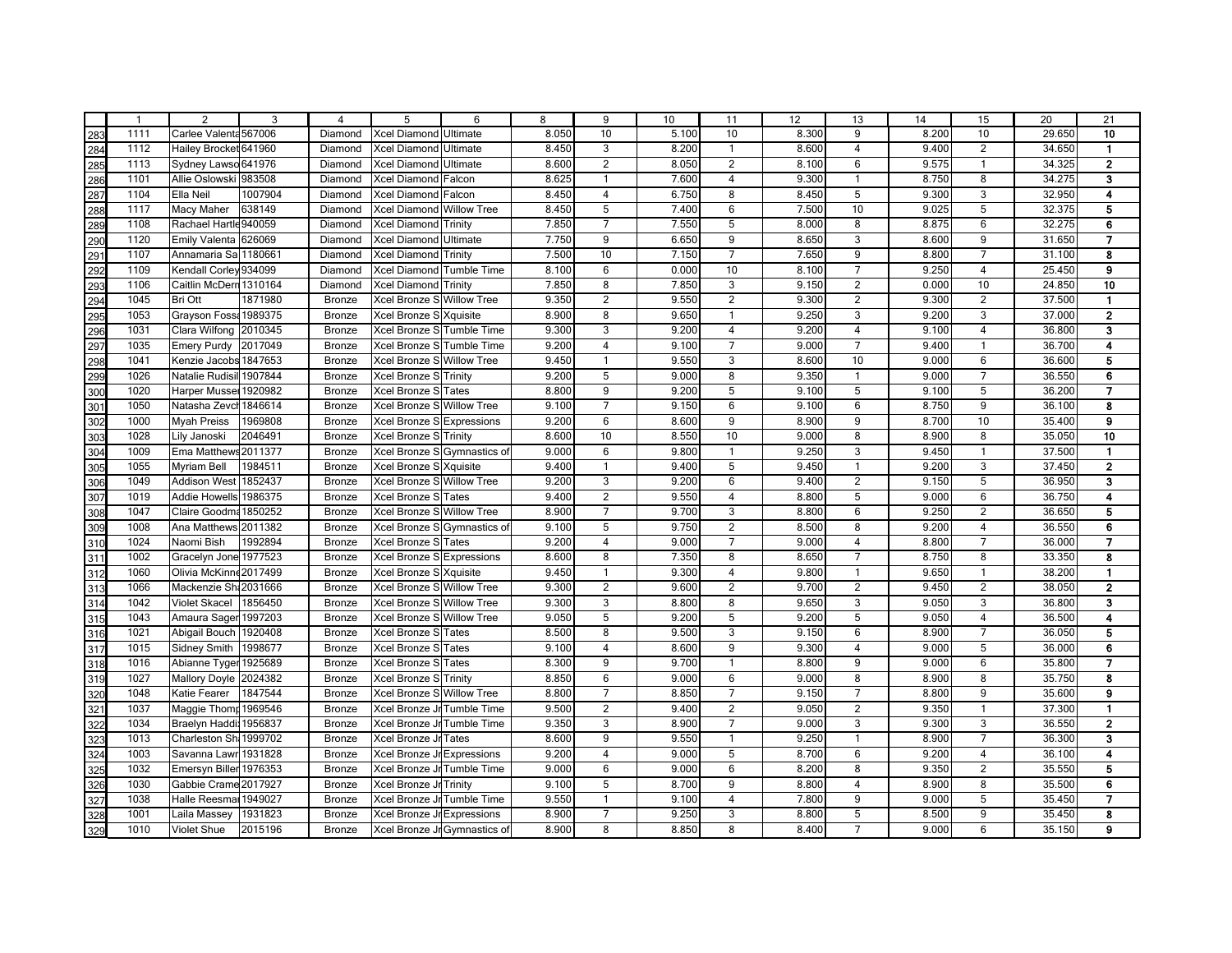|     | $\overline{1}$ | 2                       | 3       | 4               | 5                          | 6                            | 8     | 9              | 10    | 11                      | 12 <sup>2</sup> | 13                      | 14    | 15                      | 20     | 21                       |
|-----|----------------|-------------------------|---------|-----------------|----------------------------|------------------------------|-------|----------------|-------|-------------------------|-----------------|-------------------------|-------|-------------------------|--------|--------------------------|
| 330 | 1058           | Harper Chimer 2019609   |         | <b>Bronze</b>   | Xcel Bronze Jr Xquisite    |                              | 9.600 | 2              | 9.750 | $\mathbf{1}$            | 9.550           | $\overline{1}$          | 9.550 | $\mathbf{1}$            | 38.450 | $\mathbf{1}$             |
| 331 | 1044           | Kendall McCor           | 1850441 | <b>Bronze</b>   | Xcel Bronze Jr Willow Tree |                              | 9.700 | $\mathbf{1}$   | 9.700 | 3                       | 9.400           | 2                       | 9.000 | 6                       | 37.800 | $\overline{2}$           |
| 332 | 1052           | Aria Miller             | 1985432 | <b>Bronze</b>   | Xcel Bronze Jr Xquisite    |                              | 8.600 | 8              | 9.750 | $\overline{2}$          | 9.250           | 3                       | 9.100 | $\overline{4}$          | 36.700 | 3                        |
| 333 | 1054           | Caroline Beh            | 1984710 | <b>Bronze</b>   | Xcel Bronze Jr Xquisite    |                              | 9.000 | 3              | 9.500 | $\overline{4}$          | 9.200           | $\overline{4}$          | 9.000 | $\overline{7}$          | 36.700 | 4                        |
| 334 | 1007           | Arya Lantz              | 2012434 | <b>Bronze</b>   |                            | Xcel Bronze Jr Gymnastics of | 8.800 | $\overline{4}$ | 9.250 | 6                       | 9.000           | $\overline{7}$          | 9.100 | 5                       | 36.150 | 5                        |
| 335 | 1059           | Kaitlyn Kolodz 1924888  |         | <b>Bronze</b>   | Xcel Bronze Jr Xquisite    |                              | 8.800 | 5              | 9.450 | 5                       | 9.000           | 8                       | 8.800 | 10                      | 36.050 | 6                        |
| 336 | 1062           | Scarlett Branı          | 1985693 | <b>Bronze</b>   | Xcel Bronze Jr Xquisite    |                              | 8.700 | $\overline{7}$ | 9.150 | $\overline{7}$          | 9.050           | $6\phantom{1}6$         | 8.900 | 8                       | 35.800 | $\overline{7}$           |
| 337 | 1036           | Lena Purdy              | 2017351 | <b>Bronze</b>   | Xcel Bronze Jr Tumble Time |                              | 8.800 | 6              | 8.600 | 10                      | 9.100           | 5                       | 9.200 | 3                       | 35.700 | 8                        |
| 338 | 1033           | Raegan Fox              | 1984582 | <b>Bronze</b>   | Xcel Bronze Jr Tumble Time |                              | 8.500 | 9              | 9.000 | 8                       | 8.000           | 10                      | 9.400 | $\overline{2}$          | 34.900 | 9                        |
| 339 | 1064           | <b>Mavis Weimer</b>     | 2003331 | Bronze          | Xcel Bronze Jr Xquisite    |                              | 8.400 | 10             | 8.800 | 9                       | 8.600           | 9                       | 8.900 | 9                       | 34.700 | 10                       |
| 340 | 1039           | Silvie Cerreti          | 1848775 | <b>Bronze</b>   | Xcel Bronze Jr Willow Tree |                              | 9.500 | $\mathbf{1}$   | 9.450 | $\overline{2}$          | 9.500           | $\overline{1}$          | 9.200 | 3                       | 37.650 | $\mathbf{1}$             |
| 341 | 1004           | Elena Beaver            | 2011596 | Bronze          |                            | Xcel Bronze Jr Gymnastics of | 9.300 | 3              | 9.700 | $\mathbf{1}$            | 9.400           | 3                       | 9.200 | $\overline{4}$          | 37.600 | $\overline{\mathbf{2}}$  |
| 342 | 1051           | <b>Emily Keiser</b>     | 2020541 | <b>Bronze</b>   | Xcel Bronze Jr Xquisite    |                              | 9.300 | $\overline{4}$ | 9.450 | 3                       | 9.450           | $\overline{2}$          | 9.350 | $\overline{c}$          | 37.550 | 3                        |
| 343 | 1065           | Charlene Stan 2031477   |         | <b>Bronze</b>   |                            | Xcel Bronze Jr Gymnastics of | 9.400 | $\overline{2}$ | 9.150 | 6                       | 9.250           | 5                       | 9.500 | $\mathbf{1}$            | 37.300 | 4                        |
| 344 | 1025           | Ella Miller             | 1998526 | Bronze          | Xcel Bronze Jr Tates       |                              | 9.000 | $\overline{7}$ | 9.150 | $\overline{7}$          | 9.350           | $\overline{4}$          | 8.900 | 6                       | 36.400 | 5                        |
| 345 | 1046           | Ava Vought              | 1849523 | <b>Bronze</b>   | Xcel Bronze Jr Willow Tree |                              | 9.200 | 5              | 9.400 | $\overline{4}$          | 9.050           | 6                       | 8.600 | 8                       | 36.250 | 6                        |
| 346 | 1017           | <b>Addy Little</b>      | 1988418 | Bronze          | Xcel Bronze Jr Tates       |                              | 9.100 | 6              | 9.250 | 5                       | 8.900           | $\overline{7}$          | 8.800 | $\overline{7}$          | 36.050 | $\overline{\phantom{a}}$ |
| 347 | 1040           | Ava Kim                 | 1850663 | Bronze          | Xcel Bronze Jr Willow Tree |                              | 8.500 | 8              | 9.100 | 8                       | 8.800           | 8                       | 9.000 | 5                       | 35.400 | 8                        |
| 348 | 904            | Abby Rexrode 574617     |         | 9               | Level 9                    | Premier                      | 9.400 | $\mathbf{1}$   | 8.700 | $\mathbf{1}$            | 9.350           | $\overline{1}$          | 9.000 | $\mathbf{1}$            | 36.450 | $\mathbf{1}$             |
| 349 | 905            | Madeleine Wir 1279859   |         | 9               | Level 9                    | Premier                      | 8.675 | 3              | 8.100 | 3                       | 8.900           | 2                       | 8.650 | $\overline{4}$          | 34.325 | $\overline{2}$           |
| 350 | 906            | Lizzie Orosz            | 435549  | 9               | Level 9                    | Trinity                      | 8.850 | $\overline{2}$ | 7.800 | 5                       | 8.400           | 8                       | 8.875 | 3                       | 33.925 | 3                        |
| 351 | 907            | Kayla Caputo            | 436051  | 9               | Level 9                    | Uzelac                       | 8.100 | 6              | 8.250 | $\overline{2}$          | 8.450           | $\overline{7}$          | 9.000 | $\overline{2}$          | 33.800 | 4                        |
| 352 | 903            | Isabella Paterr 517970  |         | 9               | Level 9                    | Premier                      | 8.000 | $\overline{7}$ | 7.700 | 6                       | 8.650           | 5                       | 7.900 | 6                       | 32.250 | 5                        |
| 353 | 902            | Corinn Brewer 478489    |         | 9               | Level 9                    | Falcon                       | 8.000 | 8              | 7.500 | $\overline{7}$          | 8.850           | 3                       | 7.800 | $\overline{7}$          | 32.150 | 6                        |
| 354 | 908            | Jailyn Fenchal 585387   |         | 9               | Level 9                    | Uzelac                       | 8.500 | $\overline{4}$ | 8.000 | $\overline{4}$          | 7.850           | 9                       | 7.600 | 8                       | 31.950 | $\overline{7}$           |
| 355 | 901            | Savana Rinch 525895     |         | 9               | Level 9                    | Falcon                       | 8.200 | 5              | 5.200 | 8                       | 8.575           | 6                       | 8.250 | 5                       | 30.225 | 8                        |
| 356 | 900            | Maddie Stefan 583203    |         | 9               | Level 9                    | Falcon                       | 7.850 | 9              | 4.550 | 9                       | 8.700           | $\overline{4}$          | 7.175 | 9                       | 28.275 | 9                        |
| 357 | 712            | Kylie Burns             | 1458402 | $\overline{7}$  | Level 7 Sr                 | Prime                        | 8.600 | $\overline{4}$ | 8.350 | 5                       | 9.500           | $\overline{1}$          | 9.600 | $\mathbf{1}$            | 36.050 | $\blacksquare$           |
| 358 | 705            | Kendyl Baker            | 1242694 | $\overline{7}$  | Level 7 Sr                 | Ohio Valley                  | 8.450 | 5              | 9.050 | $\mathbf{1}$            | 9.325           | 3                       | 8.900 | 6                       | 35.725 | $\mathbf{2}$             |
| 359 | 714            | Ava Snyder              | 1308934 | $\overline{7}$  | Level 7 Sr                 | Prime                        | 8.625 | 3              | 8.200 | 6                       | 9.475           | $\overline{2}$          | 9.400 | $\overline{2}$          | 35.700 | 3                        |
| 360 | 704            | Alayna Jeffers 1310922  |         | $\overline{7}$  | Level 7 Sr                 | Ohio Valley                  | 8.800 | $\mathbf{1}$   | 8.500 | $\overline{4}$          | 9.200           | 5                       | 9.100 | $\overline{\mathbf{4}}$ | 35.600 | 4                        |
| 361 | 707            | Julia Linnemar 1184021  |         | $\overline{7}$  | Level 7 Sr                 | Premier                      | 8.750 | $\overline{2}$ | 8.850 | $\overline{2}$          | 8.800           | 8                       | 9.175 | 3                       | 35.575 | 5                        |
| 362 | 703            | Isabelle Morga 1857836  |         | $\overline{7}$  | Level 7 Sr                 | Ohio Valley                  | 8.400 | $\overline{7}$ | 8.775 | 3                       | 9.300           | $\overline{4}$          | 8.875 | $\overline{7}$          | 35.350 | 6                        |
| 363 | 717            | Riley Wentworl 1148635  |         | $\overline{7}$  | Level 7 Sr                 | Ultimate                     | 8.100 | 8              | 7.600 | 8                       | 9.000           | $\overline{7}$          | 9.100 | 5                       | 33.800 | 7                        |
| 364 | 715            | Paige Montgor 1494310   |         | $\overline{7}$  | Level 7 Sr                 | Ultimate                     | 7.700 | 9              | 7.900 | $\overline{7}$          | 9.025           | 6                       | 8.450 | 9                       | 33.075 | 8                        |
| 365 | 708            | Jewell Stevens 1310316  |         | $\overline{7}$  | Level 7 Sr                 | Premier                      | 8.450 | 6              | 6.750 | 9                       | 7.100           | $\overline{9}$          | 8.700 | 8                       | 31.000 | 9                        |
| 366 | 706            | Phoebe Forte            | 1919218 | $\overline{7}$  | Level 7 Jr                 | Premier                      | 9.000 | $\mathbf{1}$   | 9.250 | $\mathbf{1}$            | 9.250           | 5                       | 9.625 | $\mathbf{1}$            | 37.125 | $\mathbf{1}$             |
| 367 | 701            | <b>Riley Jansen</b>     | 1870463 | $\overline{7}$  | Level 7 Jr                 | Gymnastics of                | 8.550 | 5              | 9.100 | 3                       | 9.550           | $\overline{1}$          | 9.000 | 5                       | 36.200 | $\mathbf{2}$             |
| 368 | 711            | Payton Craft            | 1152672 | $\overline{7}$  | Level 7 Jr                 | Prime                        | 8.750 | $\overline{2}$ | 9.200 | $\overline{c}$          | 8.750           | 6                       | 9.250 | $\overline{2}$          | 35.950 | 3                        |
| 369 | 716            | Alaina Discello 1361983 |         | $\overline{7}$  | Level 7 Jr                 | Ultimate                     | 8.400 | 8              | 8.900 | $\overline{\mathbf{4}}$ | 9.400           | $\overline{3}$          | 9.200 | $\overline{4}$          | 35.900 | 4                        |
| 370 | 713            | <b>Bristol Mathis</b>   | 1173486 | $\overline{7}$  | Level 7 Jr                 | Prime                        | 8.500 | 6              | 7.900 | 8                       | 9.400           | $\overline{4}$          | 9.225 | 3                       | 35.025 | 5                        |
| 371 | 702            | <b>Riley Cadd</b>       | 1901113 | $\overline{7}$  | Level 7 Jr                 | Gymnastics of                | 8.350 | 9              | 8.250 | 6                       | 9.500           | 2                       | 8.800 | 8                       | 34.900 | 6                        |
| 372 | 710            | Camdyn Node 1919152     |         | $\overline{7}$  | Level 7 Jr                 | Premier                      | 8.650 | $\overline{4}$ | 8.600 | 5                       | 8.300           | $\overline{\mathbf{8}}$ | 8.850 | 6                       | 34.400 | $\overline{7}$           |
| 373 | 709            | Adriana Mance           | 1942087 | $\overline{7}$  | Level 7 Jr                 | Premier                      | 8.750 | $\overline{3}$ | 8.000 | $\overline{7}$          | 8.425           | $\overline{7}$          | 8.850 | $\overline{7}$          | 34.025 | $\overline{\mathbf{8}}$  |
| 374 | 700            | Peyson Johns 1169021    |         | $\overline{7}$  | Level 7 Jr                 | ECG                          | 8.450 | $\overline{7}$ | 5.500 | $\overline{9}$          | 8.300           | $\overline{9}$          | 8.775 | $\overline{9}$          | 31.025 | $\overline{9}$           |
| 375 | 614            | Evelyn Munch            | 1469310 | 6               | Level 6 Sr                 | Xquisite                     | 9.100 | $\mathbf{1}$   | 9.200 | $\mathbf{1}$            | 9.125           | $\overline{3}$          | 9.050 | 5                       | 36.475 | $\blacksquare$           |
| 376 | 611            | Finley Wilson   1583121 |         | $6\overline{6}$ | Level 6 Sr                 | Xquisite                     | 8.775 | $\overline{3}$ | 8.700 | 4                       | 9.000           | $\overline{4}$          | 9.500 | $\mathbf{1}$            | 35.975 | $\overline{2}$           |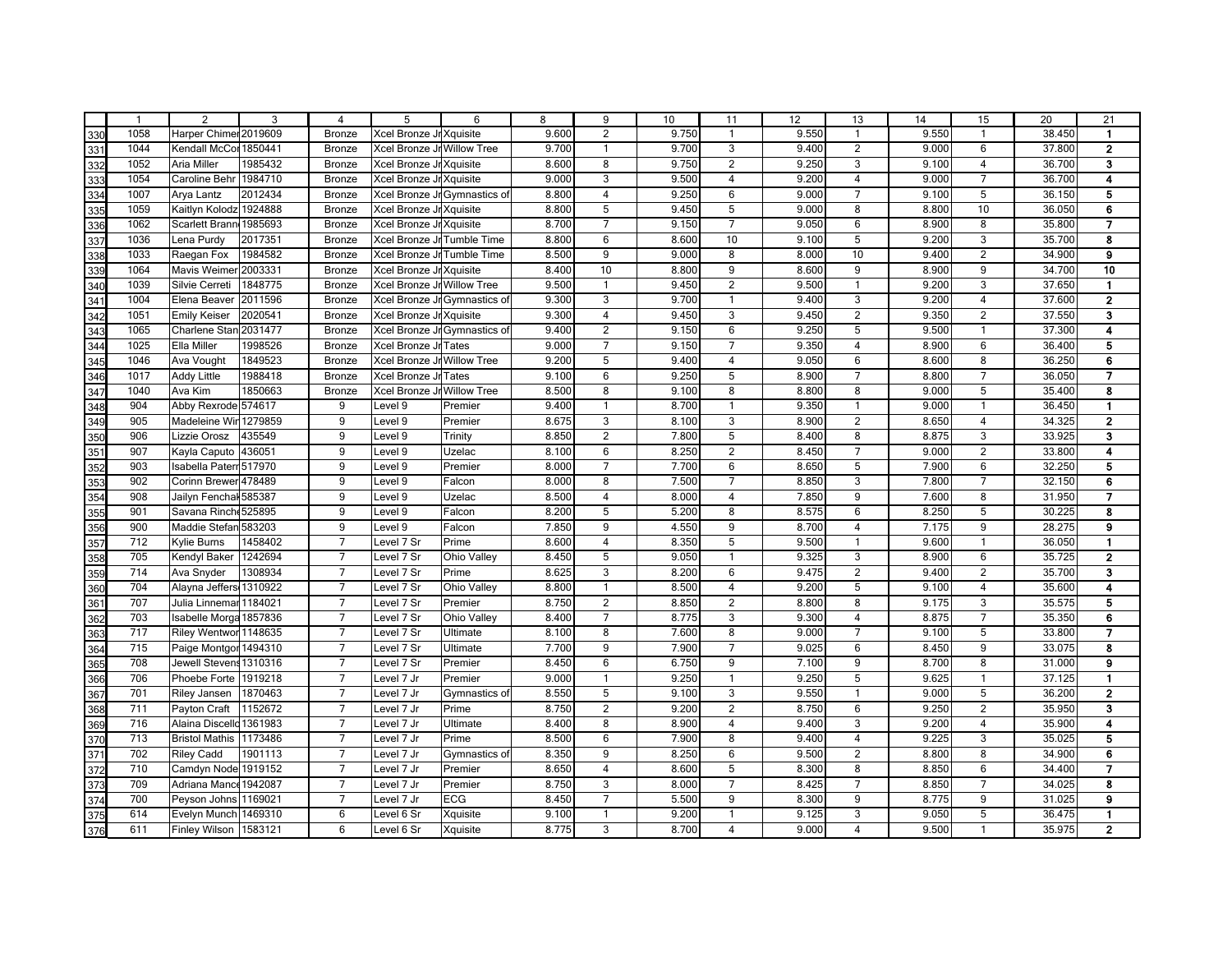|     | $\overline{1}$ | 2                       | 3       | 4                       | 5            | 6                 | 8     | 9                       | 10    | 11             | 12 <sup>2</sup> | 13                      | 14    | 15                      | 20     | 21                      |
|-----|----------------|-------------------------|---------|-------------------------|--------------|-------------------|-------|-------------------------|-------|----------------|-----------------|-------------------------|-------|-------------------------|--------|-------------------------|
| 377 | 612            | Izzy Emswiler           | 1536028 | $6\phantom{1}6$         | Level 6 Sr   | Xquisite          | 8.825 | 2                       | 8.450 | 8              | 9.250           | $\overline{\mathbf{1}}$ | 9.425 | $\overline{2}$          | 35.950 | 3                       |
| 378 | 615            | <b>Blake Buhl</b>       | 1773262 | 6                       | Level 6 Sr   | Xquisite          | 8.500 | $\overline{4}$          | 9.025 | $\overline{2}$ | 8.750           | 5                       | 9.125 | 3                       | 35.400 | 4                       |
| 379 | 609            | <b>Briella Steele</b>   | 1361985 | 6                       | Level 6 Sr   | Ultimate          | 8.400 | 6                       | 8.700 | 5              | 9.150           | 2                       | 9.100 | $\overline{4}$          | 35.350 | 5                       |
| 380 | 610            | Devyn Schneid 1438084   |         | $6\phantom{1}6$         | Level 6 Sr   | Ultimate          | 8.100 | 9                       | 8.525 | $\overline{7}$ | 8.700           | $\overline{7}$          | 9.000 | 6                       | 34.325 | 6                       |
| 381 | 608            | Ava Hickman             | 1330278 | $6\phantom{1}6$         | Level 6 Sr   | Ultimate          | 8.350 | $\overline{7}$          | 8.725 | 3              | 8.200           | 8                       | 8.900 | $\overline{7}$          | 34.175 | $\overline{\mathbf{z}}$ |
| 382 | 603            | Sophia Ruppre 974370    |         | $6\phantom{1}6$         | Level 6 Sr   | Prime             | 8.500 | 5                       | 8.550 | 6              | 8.200           | 9                       | 8.900 | 8                       | 34.150 | 8                       |
| 383 | 606            | Hannah Geord 1119679    |         | 6                       | Level 6 Sr   | Ultimate          | 8.150 | 8                       | 8.150 | 9              | 8.725           | $6\phantom{1}6$         | 8.750 | 9                       | 33.775 | 9                       |
| 384 | 613            | Malin Farnham 1528676   |         | 6                       | Level 6 Jr   | Xquisite          | 9.000 | $\mathbf{1}$            | 8.650 | $\overline{2}$ | 9.425           | $\overline{1}$          | 9.525 | $\mathbf{1}$            | 36.600 | $\mathbf{1}$            |
| 385 | 605            | Quinn Snyder            | 1482576 | 6                       | Level 6 Jr   | Prime             | 8.900 | $\overline{2}$          | 7.950 | 6              | 9.125           | 5                       | 9.400 | $\overline{2}$          | 35.375 | $\mathbf{2}$            |
| 386 | 618            | Jasmine Sente           | 1530309 | 6                       | Level 6 Jr   | Xquisite          | 8.350 | $\overline{7}$          | 8.925 | $\mathbf{1}$   | 9.050           | $6\phantom{1}6$         | 9.050 | 6                       | 35.375 | $\overline{\mathbf{3}}$ |
| 387 | 617            | Helen Stanton 1337486   |         | 6                       | Level 6 Jr   | Xquisite          | 8.700 | 3                       | 8.000 | 5              | 9.250           | $\overline{4}$          | 9.325 | 3                       | 35.275 | 4                       |
| 388 | 433            | Eve Bentz               | 1921069 | 6                       | Level 6 Jr   | Xquisite          | 8.400 | 6                       | 8.600 | 3              | 8.550           | 9                       | 9.050 | $\overline{7}$          | 34.600 | 5                       |
| 389 | 601            | Zoey Rosenba            | 1462487 | $\,6$                   | Level 6 Jr   | Prime             | 8.650 | $\overline{4}$          | 7.800 | $\overline{7}$ | 9.300           | 3                       | 8.825 | 9                       | 34.575 | 6                       |
| 390 | 616            | Lucy Mitchell           | 1919215 | 6                       | Level 6 Jr   | Xquisite          | 8.300 | 9                       | 7.500 | 9              | 9.425           | $\overline{2}$          | 9.250 | 5                       | 34.475 | 7                       |
| 391 | 602            | Lizzy Freeland 1471655  |         | 6                       | Level 6 Jr   | Prime             | 8.250 | 10                      | 8.300 | $\overline{4}$ | 9.000           | $\overline{7}$          | 8.800 | 10                      | 34.350 | 8                       |
| 392 | 604            | Sydney Thomr 1873935    |         | $6\phantom{1}6$         | Level 6 Jr   | Prime             | 8.600 | 5                       | 7.650 | 8              | 7.850           | 10                      | 9.275 | $\overline{\mathbf{4}}$ | 33.375 | 9                       |
| 393 | 600            | Camilla Gates           | 1869901 | 6                       | Level 6 Jr   | Prime             | 8.350 | 8                       | 6.850 | 10             | 8.750           | 8                       | 8.925 | 8                       | 32.875 | 10                      |
| 394 | 502            | Braylee Gilson 1308255  |         | 5                       | Level 5 Sr   | Arcadia           | 9.000 | $\overline{2}$          | 8.750 | $\mathbf{1}$   | 8.200           | 3                       | 8.550 | $\mathbf{1}$            | 34.500 | $\mathbf{1}$            |
| 395 | 506            | <b>Taylor Suto</b>      | 1500631 | $\overline{5}$          | Level 5 Sr   | Ohio Valley       | 8.400 | $\overline{7}$          | 8.500 | $\overline{2}$ | 8.575           | $\overline{2}$          | 8.200 | 6                       | 33.675 | $\overline{2}$          |
| 396 | 500            | Willow Hamilto 1308251  |         | $\overline{5}$          | Level 5 Sr   | Arcadia           | 9.000 | 3                       | 7.000 | 6              | 8.800           | $\overline{1}$          | 8.350 | $\overline{4}$          | 33.150 | 3                       |
| 397 | 501            | <b>Irelyn Pearce</b>    | 1280492 | 5                       | Level 5 Sr   | Arcadia           | 8.875 | $\overline{\mathbf{4}}$ | 8.050 | 3              | 7.725           | $6\phantom{1}6$         | 8.500 | 3                       | 33.150 | 4                       |
| 398 | 509            | Claire Kerr             | 1862355 | 5                       | Level 5 Sr   | Ohio Valley       | 8.500 | 6                       | 7.500 | 4              | 7.850           | 5                       | 8.300 | 5                       | 32.150 | 5                       |
| 399 | 503            | Caleigh Taylor 1481675  |         | 5                       | Level 5 Sr   | Ohio Valley       | 9.275 | $\mathbf{1}$            | 6.000 | 8              | 8.050           | $\overline{4}$          | 8.550 | $\overline{2}$          | 31.875 | 6                       |
| 400 | 504            | Chloe Leonard 1856928   |         | 5                       | Level 5 Sr   | Ohio Valley       | 8.100 | 8                       | 7.400 | 5              | 7.400           | $\overline{7}$          | 6.650 | 8                       | 29.550 | $\overline{7}$          |
| 401 | 508            | Lyla Blazek             | 1481629 | 5                       | Level 5 Sr   | Ohio Valley       | 8.600 | 5                       | 6.300 | $\overline{7}$ | 6.500           | 8                       | 7.800 | $\overline{7}$          | 29.200 | 8                       |
| 402 | 505            | Dani Mann               | 1481074 | 5                       | Level 5 Jr   | Ohio Valley       | 9.150 | $\mathbf{1}$            | 8.300 | $\overline{2}$ | 8.250           | $\overline{7}$          | 9.000 | 3                       | 34.700 | $\blacksquare$          |
| 403 | 513            | Kaylie Marsha 1919752   |         | 5                       | Level 5 Jr   | Xquisite          | 8.275 | 5                       | 8.550 | $\mathbf{1}$   | 8.750           | 2                       | 8.700 | 5                       | 34.275 | $\mathbf 2$             |
| 404 | 512            | Kenzie Hunter           | 1920678 | 5                       | Level 5 Jr   | Xquisite          | 8.400 | $\overline{2}$          | 8.250 | 3              | 8.550           | $\overline{4}$          | 9.050 | $\overline{c}$          | 34.250 | 3                       |
| 405 | 511            | Josephine Stra 1856233  |         | 5                       | Level 5 Jr   | Xquisite          | 8.400 | 3                       | 8.250 | $\overline{4}$ | 8.525           | 5                       | 9.000 | $\overline{4}$          | 34.175 | 4                       |
| 406 | 507            | Cambria Breid           | 1480949 | 5                       | Level 5 Jr   | Ohio Valley       | 8.350 | $\overline{4}$          | 7.700 | 5              | 8.400           | $6\phantom{1}6$         | 8.650 | 6                       | 33.100 | 5                       |
| 407 | 514            | Vika Tirado             | 1919055 | 5                       | Level 5 Jr   | Xquisite          | 8.100 | $\overline{7}$          | 7.300 | 6              | 8.675           | 3                       | 8.650 | $\overline{7}$          | 32.725 | 6                       |
| 408 | 426            | Addie Williams 1869608  |         | $\overline{5}$          | Level 5 Jr   | Xquisite          | 8.150 | 6                       | 5.000 | $\overline{7}$ | 9.000           | $\overline{1}$          | 9.500 | $\mathbf{1}$            | 31.650 | 7                       |
| 409 | 510            | <b>Adelyn Stacy</b>     | 1880988 | $\overline{4}$          | Level 4 Sr   | Xquisite          | 8.400 | $\overline{4}$          | 8.100 | $\overline{4}$ | 9.350           | $\overline{1}$          | 9.350 | $\mathbf{1}$            | 35.200 | $\mathbf{1}$            |
| 410 | 424            | Ciara McHenry 1920531   |         | $\overline{4}$          | Level 4 Sr   | Xquisite          | 7.300 | 13                      | 9.000 | $\mathbf{1}$   | 9.250           | 3                       | 9.200 | $\overline{c}$          | 34.750 | $\mathbf 2$             |
| 411 | 421            | Lexi Tribou             | 1838384 | $\overline{4}$          | Level 4 Sr   | Ultimate          | 8.400 | 5                       | 7.900 | 5              | 9.250           | $\overline{4}$          | 8.850 | 3                       | 34.400 | 3                       |
| 412 | 402            | Amelia Bisse            | 1862184 | $\overline{4}$          | Level 4 Sr   | <b>ECG</b>        | 8.600 | $\overline{2}$          | 7.900 | 6              | 9.000           | 5                       | 8.850 | $\overline{4}$          | 34.350 | 4                       |
| 413 | 403            | Mila Vulgris            | 1361987 | $\overline{\mathbf{4}}$ | Level 4 Sr   | ECG               | 8.400 | 6                       | 8.200 | 3              | 9.000           | $6\phantom{1}6$         | 8.350 | 9                       | 33.950 | 5                       |
| 414 | 404            | Presley Kupka 1320609   |         | $\overline{4}$          | Level 4 Sr   | Off Limits        | 8.300 | 8                       | 7.400 | 9              | 9.300           | $\overline{2}$          | 8.750 | 5                       | 33.750 | 6                       |
| 415 | 417            | Ralun Grant             | 1857730 | $\overline{\mathbf{4}}$ | Level 4 Sr   | Ohio Valley       | 9.300 | $\mathbf{1}$            | 8.500 | $\overline{2}$ | 8.500           | 9                       | 7.000 | 13                      | 33.300 | 7                       |
| 416 | 401            | Ella Krafick            | 1329774 | $\overline{4}$          | Level 4 Sr   | <b>ECG</b>        | 8.300 | 9                       | 7.100 | 10             | 8.900           | $\overline{7}$          | 8.750 | $\,6\,$                 | 33.050 | 8                       |
| 417 | 418            | Allie Heh               | 1358248 | $\overline{\mathbf{4}}$ | Level 4 Sr   | Premier           | 8.600 | 3                       | 7.900 | $\overline{7}$ | 8.100           | 10                      | 8.100 | 10                      | 32.700 | $\overline{9}$          |
| 418 | 409            | Willow McClur 1773693   |         | $\overline{4}$          | Level 4 Sr   | <b>Off Limits</b> | 8.050 | 12                      | 7.600 | 8              | 7.800           | 12                      | 8.450 | 8                       | 31.900 | 10                      |
| 419 | 408            | Zoey Harcar             | 1280471 | $\overline{4}$          | Level 4 Sr   | <b>Off Limits</b> | 8.400 | $\overline{7}$          | 6.400 | 12             | 8.100           | 11                      | 8.700 | $\overline{7}$          | 31.600 | 11                      |
| 420 | 416            | Klaudia Costlo 2045006  |         | $\overline{4}$          | Level 4 Sr   | Ohio Valley       | 8.100 | 11                      | 7.100 | 11             | 7.800           | 13                      | 7.500 | 12                      | 30.500 | 12                      |
| 421 | 419            | Skylar Fitzgera 1358250 |         | $\overline{4}$          | Level 4 Sr   | Premier           | 8.200 | 10                      | 5.400 | 13             | 8.600           | $\overline{8}$          | 7.700 | 11                      | 29.900 | 13                      |
| 422 | 405            | Sommer Hodg 1574582     |         | $\overline{4}$          | Level 4 Jr B | <b>Off Limits</b> | 9.200 | $\mathbf{1}$            | 8.700 | $\overline{3}$ | 9.150           | $\overline{4}$          | 9.150 | 5                       | 36.200 | $\blacksquare$          |
| 423 | 430            | Callan Radick 1982035   |         | $\overline{4}$          | Level 4 Jr B | Xquisite          | 8.700 | $\overline{4}$          | 8.600 | 5              | 9.550           | $\overline{1}$          | 9.200 | $\overline{4}$          | 36.050 | $\overline{2}$          |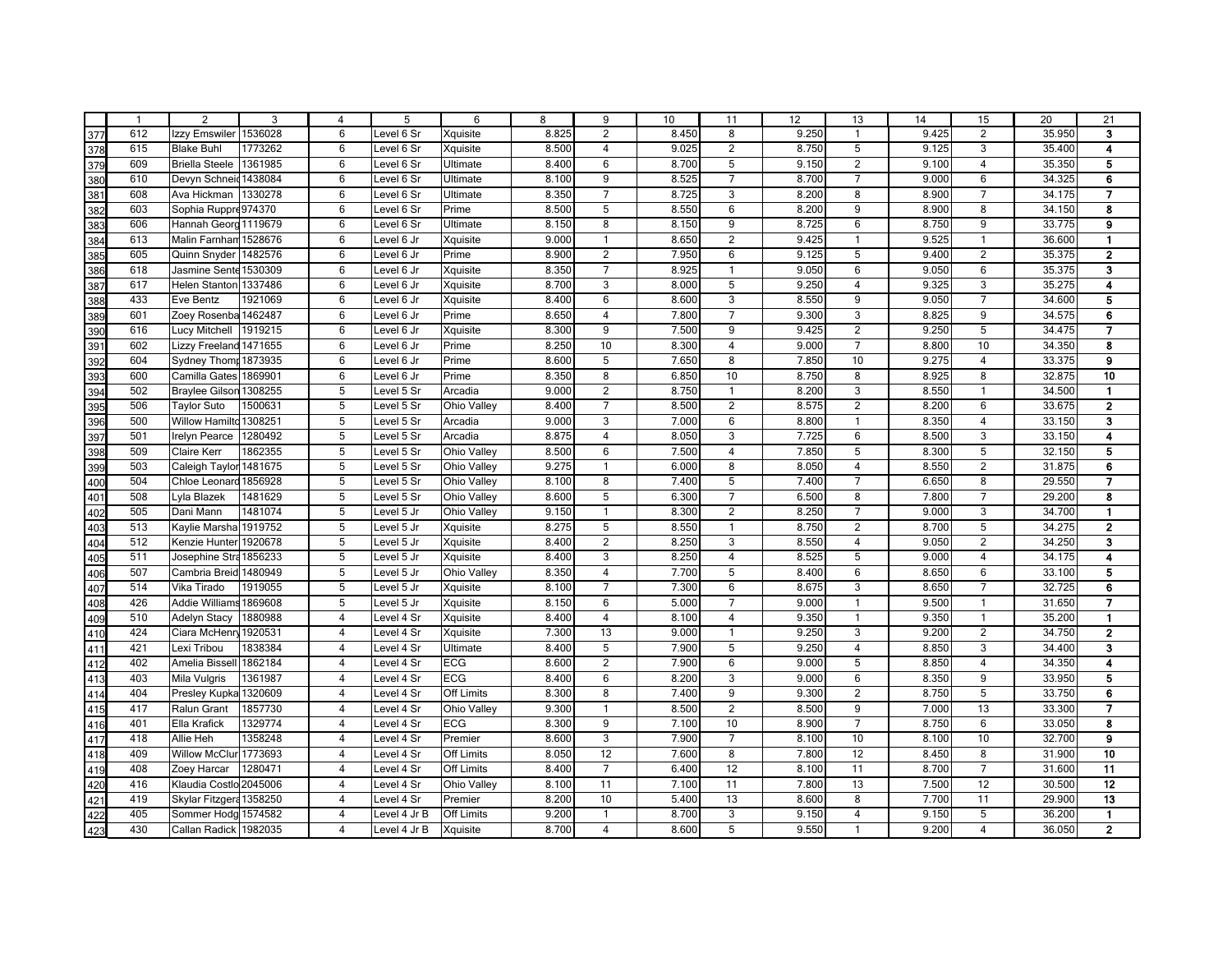|     | $\overline{1}$ | $\overline{2}$         | 3                  | $\overline{4}$          | 5            | 6                 | 8              | 9                       | 10             | 11                  | 12             | 13                  | 14             | 15                               | 20               | 21                               |
|-----|----------------|------------------------|--------------------|-------------------------|--------------|-------------------|----------------|-------------------------|----------------|---------------------|----------------|---------------------|----------------|----------------------------------|------------------|----------------------------------|
| 424 | 428            | Guiliana Maiol 1982098 |                    | $\overline{4}$          | Level 4 Jr B | Xquisite          | 8.400          | $\overline{7}$          | 8.700          | $\overline{4}$      | 9.150          | 5                   | 9.300          | $\mathbf{1}$                     | 35.550           | 3                                |
| 425 | 427            | Payton Mark            | 1879539            | $\overline{4}$          | Level 4 Jr B | Xquisite          | 7.800          | 10                      | 9.000          | $\overline{2}$      | 9.200          | 3                   | 9.150          | 6                                | 35.150           | 4                                |
| 426 | 432            | Kendall Radicl         | 1982039            | 4                       | Level 4 Jr B | Xquisite          | 8.100          | 8                       | 8.600          | 6                   | 9.300          | $\overline{2}$      | 8.900          | 8                                | 34.900           | 5                                |
| 427 | 431            | Maeve Beadlir 1880305  |                    | $\overline{\mathbf{4}}$ | Level 4 Jr B | Xquisite          | 8.500          | 6                       | 9.100          | $\mathbf{1}$        | 7.900          | 11                  | 9.300          | $\overline{c}$                   | 34.800           | 6                                |
| 428 | 407            | Maura DiMucc 1422379   |                    | $\overline{\mathbf{4}}$ | Level 4 Jr B | <b>Off Limits</b> | 8.750          | 3                       | 7.600          | 11                  | 9.100          | 6                   | 9.250          | 3                                | 34.700           | $\overline{\mathbf{z}}$          |
| 429 | 410            | Alessa Mezzar 1572173  |                    | $\overline{4}$          | Level 4 Jr B | <b>Off Limits</b> | 8.600          | 5                       | 8.200          | 8                   | 8.850          | $\overline{7}$      | 8.300          | 10                               | 33.950           | 8                                |
| 430 | 423            | Giana Long             | 1845708            | $\overline{4}$          | Level 4 Jr B | Ultimate          | 9.000          | $\overline{2}$          | 7.700          | 10                  | 8.300          | 10                  | 8.800          | 9                                | 33.800           | 9                                |
| 431 | 400            | Victoria Bissell       | 1862182            | $\overline{\mathbf{4}}$ | Level 4 Jr B | <b>ECG</b>        | 8.100          | 9                       | 8.400          | $\overline{7}$      | 8.700          | $\overline{8}$      | 8.300          | 11                               | 33.500           | 10                               |
| 432 | 425            | Courtney Fritz 1987039 |                    | $\overline{4}$          | Level 4 Jr B | Xquisite          | 7.600          | 11                      | 8.000          | $\overline{9}$      | 8.700          | 9                   | 9.050          | $\overline{7}$                   | 33.350           | 11                               |
| 433 | 414            | Keagan Steele 1896002  |                    | $\overline{\mathbf{4}}$ | Level 4 Jr A | Ohio Valley       | 9.000          | $\mathbf{1}$            | 8.300          | 3                   | 9.450          | $\overline{1}$      | 8.800          | $\overline{c}$                   | 35.550           | $\mathbf{1}$                     |
| 434 | 422            | Alivia Hickmar 1936885 |                    | $\overline{4}$          | Level 4 Jr A | Ultimate          | 8.500          | 3                       | 8.300          | $\overline{4}$      | 9.050          | 2                   | 9.000          | $\mathbf{1}$                     | 34.850           | $\overline{2}$                   |
| 435 | 412            | <b>Liberty Cuffard</b> | 1857759            | $\overline{\mathbf{4}}$ | Level 4 Jr A | Ohio Valley       | 8.800          | $\overline{2}$          | 8.900          | $\overline{1}$      | 8.300          | $6\phantom{1}6$     | 8.750          | 3                                | 34.750           | 3                                |
| 436 | 415            | Ariana Klee            | 1480960            | $\overline{4}$          | Level 4 Jr A | Ohio Valley       | 8.200          | 6                       | 8.400          | $\overline{c}$      | 8.900          | 3                   | 8.400          | 5                                | 33.900           | 4                                |
| 437 | 406            | Peyton Clark           | 1280479            | $\overline{4}$          | Level 4 Jr A | <b>Off Limits</b> | 8.000          | $\overline{7}$          | 8.000          | 5                   | 8.450          | 5                   | 8.750          | $\overline{4}$                   | 33.200           | 5                                |
| 438 | 413            | <b>Trystan Suto</b>    | 1857491            | $\overline{4}$          | Level 4 Jr A | Ohio Valley       | 8.300          | $\overline{4}$          | 7.500          | 6                   | 8.700          | $\overline{4}$      | 8.000          | 6                                | 32.500           | 6                                |
| 439 | 420            | Kendall Yesch 1494360  |                    | $\overline{4}$          | Level 4 Jr A | Premier           | 8.300          | 5                       | 7.300          | $\overline{7}$      | 8.000          | 8                   | 7.850          | $\overline{7}$                   | 31.450           | $\overline{7}$                   |
| 440 | 411            | Pria Orzolek           | 1997019            | $\overline{4}$          | Level 4 Jr A | Ohio Valley       | 7.800          | 8                       | 5.300          | 8                   | 8.200          | $\overline{7}$      | 6.800          | 8                                | 28.100           | 8                                |
| 441 | 325            | Malaya Starge 1928676  |                    | 3                       | Level 3 Sr B | Ohio Valley       | 9.250          | $\overline{2}$          | 9.600          | $\mathbf{1}$        | 9.250          | $\overline{2}$      | 9.050          | $\overline{2}$                   | 37.150           | $\blacksquare$                   |
| 442 | 333            | Claire Schafer         | 1936144            | $\overline{3}$          | Level 3 Sr B | Ohio Valley       | 8.750          | $\overline{5}$          | 9.600          | $\overline{2}$      | 9.100          | 6                   | 9.000          | $\overline{3}$                   | 36.450           | $\overline{2}$                   |
| 443 | 326            | <b>Ellie Ricer</b>     | 1936480            | $\overline{3}$          | Level 3 Sr B | Ohio Valley       | 9.300          | $\mathbf{1}$            | 9.550          | $\overline{3}$      | 8.800          | $\overline{8}$      | 8.800          | $\overline{5}$                   | 36.450           | $\overline{\mathbf{3}}$          |
| 444 | 332            | Keigan Kovals 1922851  |                    | 3                       | Level 3 Sr B | Ohio Valley       | 8.700          | 6                       | 9.000          | 6                   | 9.250          | $\overline{3}$      | 9.250          | $\mathbf{1}$                     | 36.200           | 4                                |
| 445 | 334            | Emelia Shah            | 1936484            | $\overline{3}$          | Level 3 Sr B | Ohio Valley       | 9.050          | $\overline{3}$          | 9.250          | $\overline{4}$      | 9.200          | $\overline{4}$      | 8.600          | 6                                | 36.100           | 5                                |
| 446 | 327            | Sophia White           | 2016402            | 3                       | Level 3 Sr B | Ohio Valley       | 8.800          | 4                       | 9.050          | 5                   | 9.000          | $\overline{7}$      | 8.850          | $\overline{4}$                   | 35.700           | 6                                |
| 447 | 322            | Cora Johnston 1912330  |                    | 3                       | Level 3 Sr B | <b>Off Limits</b> | 8.400          | 8                       | 9.000          | $\overline{7}$      | 9.400          | $\overline{1}$      | 8.500          | 8                                | 35.300           | $\overline{7}$                   |
| 448 | 302            | Emily Planitze 1934542 |                    | 3                       | Level 3 Sr B | Arcadia           | 8.600          | $\overline{7}$          | 8.600          | 8                   | 9.150          | 5                   | 8.600          | $\overline{7}$                   | 34.950           | 8                                |
| 449 | 307            | Jadyn Kellner          | 1853481            | 3                       | Level 3 Sr A | Arcadia           | 9.400          | $\mathbf{1}$            | 9.750          | $\mathbf{1}$        | 9.550          | $\overline{1}$      | 9.650          | $\overline{2}$                   | 38.350           | $\blacksquare$                   |
| 450 | 304            | Ava Schmidt            | 1943352            | 3                       | Level 3 Sr A | Arcadia           | 9.150          | $\overline{4}$          | 9.400          | 3                   | 9.450          | 3                   | 9.700          | $\mathbf{1}$                     | 37.700           | $\overline{\mathbf{2}}$          |
| 451 | 308            | Olivia Lyons           | 1436586            | 3                       | Level 3 Sr A | Arcadia           | 9.300          | 2                       | 9.500          | $\overline{2}$      | 9.500          | 2                   | 8.650          | 9                                | 36.950           | 3                                |
| 452 | 310            | Angel McKindl 1434538  |                    | 3                       | Level 3 Sr A | Arcadia           | 9.050          | 5                       | 9.200          | 5                   | 9.250          | 5                   | 9.100          | 3                                | 36.600           | 4                                |
| 453 | 303            | <b>Harper Geist</b>    | 1846634            | 3                       | Level 3 Sr A | Arcadia           | 8.650          | 10                      | 9.300          | $\overline{4}$      | 9.200          | $6\phantom{1}6$     | 9.000          | 5                                | 36.150           | 5                                |
| 454 | 309            | Kearsten Cald 1431524  |                    | 3                       | Level 3 Sr A | Arcadia           | 8.900          | 6                       | 8.400          | 9                   | 9.300          | $\overline{4}$      | 8.800          | 8                                | 35.400           | 6                                |
| 455 | 314            | MaKayla Hodg 2017280   |                    | 3                       | Level 3 Sr A | Maverick          | 9.300          | 3                       | 8.600          | $\overline{7}$      | 8.400          | 10                  | 9.050          | $\overline{4}$                   | 35.350           | 7                                |
| 456 | 340            | <b>Molly Proper</b>    | 1980260            | 3                       | Level 3 Sr A | Ultimate          | 8.800          | 8                       | 8.500          | 8                   | 9.100          | $\overline{7}$      | 8.900          | $\overline{7}$                   | 35.300           | 8                                |
| 457 | 341            | Emma Lewand 1279437    |                    | 3                       | Level 3 Sr A | Ultimate          | 8.700          | 9                       | 8.800          | 6                   | 9.000          | 8                   | 8.550          | 10                               | 35.050           | 9                                |
| 458 | 315            | <b>Ruby Evans</b>      | 1985220            | 3                       | Level 3 Sr A | <b>Off Limits</b> | 8.850          | $\overline{7}$          | 8.200          | 10                  | 8.900          | $\boldsymbol{9}$    | 9.000          | 6                                | 34.950           | 10                               |
| 459 | 338            | <b>Hazel Debes</b>     | 2043613            | 3                       | Level 3 Jr B | Ultimate          | 8.600          | $\overline{2}$<br>3     | 9.450          | 3<br>$\mathbf{1}$   | 9.350          | 3<br>$\overline{1}$ | 9.350          | $\mathbf{1}$                     | 36.750           | $\blacksquare$<br>$\overline{2}$ |
| 460 | 321            | Hope Mangiar           | 1584933            | 3                       | Level 3 Jr B | <b>Off Limits</b> | 8.500          | 10                      | 9.500          |                     | 9.400          |                     | 9.250          | $\overline{2}$<br>$\overline{4}$ | 36.650           |                                  |
| 461 | 319            | Aria Schacher          | 1581961            | 3                       | Level 3 Jr B | <b>Off Limits</b> | 8.100          | $\mathbf{1}$            | 9.450          | $\overline{4}$      | 9.300          | $\overline{4}$      | 9.000          |                                  | 35.850           | 3<br>4                           |
| 462 | 335            | Averiee Arnold 1925605 |                    | 3                       | Level 3 Jr B | Ultimate          | 8.750          |                         | 8.600          | 9                   | 9.400          | $\overline{2}$      | 9.000          | 5                                | 35.750           |                                  |
| 463 | 300            | Penelope Dilw 1852033  |                    | 3                       | Level 3 Jr B | Arcadia           | 8.300          | 6                       | 9.500          | $\overline{c}$      | 8.900          | 8                   | 8.850          | 6                                | 35.550           | 5                                |
| 464 | 328            | Miniyah Gaithe 2012839 |                    | 3                       | Level 3 Jr B | Ohio Valley       | 8.500          | $\overline{\mathbf{4}}$ | 9.100          | 5                   | 9.200          | 5                   | 8.600          | $\overline{7}$                   | 35.400           | 6                                |
| 465 | 336<br>317     | Hayden Hart            | 1925814<br>1913866 | 3<br>3                  | Level 3 Jr B | Ultimate          | 8.200<br>8.300 | 8<br>$\overline{7}$     | 8.700<br>8.900 | 8<br>$\overline{7}$ | 9.200<br>9.200 | 6<br>$\overline{7}$ | 9.200<br>8.400 | 3<br>8                           | 35.300<br>34.800 | $\overline{\mathbf{z}}$<br>8     |
| 466 | 318            | Peyton Dorr            |                    |                         | Level 3 Jr B | <b>Off Limits</b> | 8.200          | 9                       | 9.000          | 6                   | 7.200          | 11                  | 8.050          | 9                                |                  | 9                                |
| 467 |                | Dania Young-F 1913202  |                    | 3<br>$\overline{3}$     | Level 3 Jr B | <b>Off Limits</b> |                | $\overline{5}$          |                | 10                  | 7.600          | 10                  |                | 10                               | 32.450           |                                  |
| 468 | 312<br>320     | Maddison Rich 1936846  |                    | $\overline{3}$          | Level 3 Jr B | Maverick          | 8.400          | 11                      | 7.800          | 11                  | 8.850          | $\overline{9}$      | 7.800<br>7.400 | 11                               | 31.600           | 10                               |
| 469 |                | Milana Sheppa 1912463  |                    |                         | Level 3 Jr B | <b>Off Limits</b> | 7.800          |                         | 7.500          |                     |                |                     |                |                                  | 31.550           | 11                               |
| 470 | 301            | Alena Griesse 1849991  |                    | $\overline{3}$          | Level 3 Jr A | Arcadia           | 9.100          | 3                       | 9.600          | $\mathbf{1}$        | 9.600          | $\overline{1}$      | 9.000          | $\overline{4}$                   | 37.300           | $\blacksquare$                   |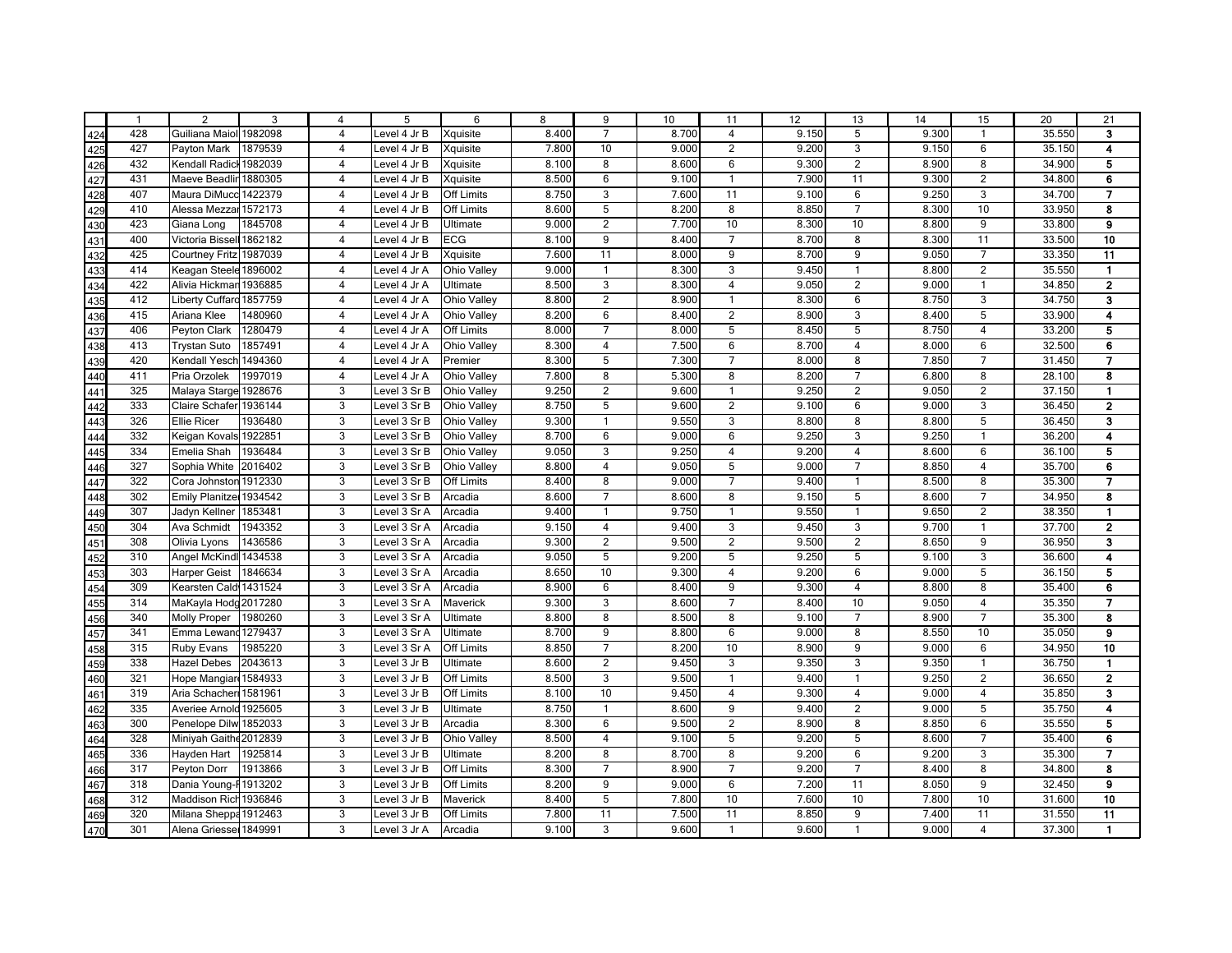|     | $\overline{1}$ | 2                       | 3       | $\overline{4}$ | 5            | 6                  | 8     | 9              | 10    | 11                      | 12    | 13                      | 14    | 15             | 20     | 21                       |
|-----|----------------|-------------------------|---------|----------------|--------------|--------------------|-------|----------------|-------|-------------------------|-------|-------------------------|-------|----------------|--------|--------------------------|
| 471 | 331            | Emily Schener 1936635   |         | 3              | Level 3 Jr A | Ohio Valley        | 9.350 | $\mathbf{1}$   | 9.350 | 3                       | 9.050 | $\overline{4}$          | 9.000 | 5              | 36.750 | $\mathbf{2}$             |
| 472 | 305            | Teagan Fink             | 1938719 | 3              | Level 3 Jr A | Arcadia            | 9.350 | $\overline{2}$ | 9.000 | $\overline{4}$          | 9.350 | 2                       | 8.900 | 6              | 36.600 | 3                        |
| 473 | 330            | Chloe McPher            | 1936041 | 3              | Level 3 Jr A | Ohio Valley        | 8.650 | 6              | 9.400 | $\overline{2}$          | 9.100 | 3                       | 8.900 | $\overline{7}$ | 36.050 | 4                        |
| 474 | 306            | Kendall Walga 1430880   |         | 3              | Level 3 Jr A | Arcadia            | 8.800 | $\overline{4}$ | 8.800 | $\overline{7}$          | 9.000 | 6                       | 9.250 | $\mathbf{1}$   | 35.850 | 5                        |
| 475 | 337            | Cabela Smith 2043609    |         | 3              | Level 3 Jr A | Ultimate           | 8.350 | 9              | 8.900 | 5                       | 9.000 | $\overline{7}$          | 8.800 | 8              | 35.050 | 6                        |
| 476 | 329            | Mila Montgom 2011715    |         | 3              | Level 3 Jr A | <b>Ohio Valley</b> | 8.600 | $\overline{7}$ | 8.900 | 6                       | 8.300 | 10                      | 9.050 | 3              | 34.850 | $\overline{7}$           |
| 477 | 316            | Hannah Drenn 1915235    |         | 3              | Level 3 Jr A | Off Limits         | 7.800 | 11             | 8.800 | 8                       | 9.050 | $\overline{5}$          | 9.150 | $\overline{2}$ | 34.800 | 8                        |
| 478 | 311            | Gracie Blackhi 1891912  |         | 3              | Level 3 Jr A | Maverick           | 8.550 | 8              | 8.600 | 9                       | 8.900 | 8                       | 8.450 | 10             | 34.500 | $\bf{9}$                 |
| 479 | 324            | Carm Barella            | 1929399 | $\overline{3}$ | Level 3 Jr A | <b>Off Limits</b>  | 8.300 | 10             | 8.600 | 10                      | 8.800 | $\overline{9}$          | 8.000 | 11             | 33.700 | 10                       |
| 480 | 313            | Eri'Onna Tuck 1946992   |         | 3              | Level 3 Jr A | Maverick           | 8.700 | 5              | 8.100 | 11                      | 8.000 | 11                      | 8.650 | 9              | 33.450 | 11                       |
| 481 | 215            | <b>Brynn Snuffer</b>    | 2013267 | $\overline{2}$ | Level 2 Sr B | Maverick           | 9.150 | $\overline{2}$ | 9.000 | 5                       | 9.450 | $\overline{1}$          | 9.200 | $\mathbf{1}$   | 36.800 | $\mathbf{1}$             |
| 482 | 218            | Charlotte Bridd 2024937 |         | $\overline{c}$ | Level 2 Sr B | Maverick           | 9.350 | $\mathbf{1}$   | 8.800 | 6                       | 9.050 | $\overline{4}$          | 8.750 | 5              | 35.950 | $\mathbf 2$              |
| 483 | 237            | Clara Duriez            | 2040311 | $\overline{2}$ | Level 2 Sr B | Ultimate           | 8.500 | $\overline{7}$ | 9.400 | $\mathbf{1}$            | 9.050 | 5                       | 8.400 | 8              | 35.350 | 3                        |
| 484 | 238            | <b>Bristol Short</b>    | 2011410 | $\overline{2}$ | Level 2 Sr B | <b>Willow Tree</b> | 8.550 | 6              | 9.300 | 3                       | 8.800 | $\overline{7}$          | 8.550 | 6              | 35.200 | 4                        |
| 485 | 231            | <b>Violet Sayers</b>    | 1967677 | $\overline{2}$ | Level 2 Sr B | Off Limits         | 8.650 | 5              | 8.700 | 8                       | 8.700 | 8                       | 9.100 | $\overline{c}$ | 35.150 | 5                        |
| 486 | 242            | Jamie Flock             | 1994663 | $\overline{2}$ | Level 2 Sr B | <b>Willow Tree</b> | 9.000 | 3              | 8.750 | $\overline{7}$          | 9.150 | $\overline{c}$          | 7.800 | 11             | 34.700 | 6                        |
| 487 | 217            | Jaelyn Bullard 2017315  |         | $\overline{2}$ | Level 2 Sr B | Maverick           | 8.850 | $\overline{4}$ | 8.000 | 9                       | 8.900 | $\,6\,$                 | 8.800 | $\overline{4}$ | 34.550 | $\overline{\phantom{a}}$ |
| 488 | 245            | Samantha Fer 2024991    |         | $\overline{2}$ | Level 2 Sr B | <b>Willow Tree</b> | 7.000 | 10             | 9.250 | $\overline{\mathbf{4}}$ | 9.100 | $\overline{3}$          | 9.000 | $\overline{3}$ | 34.350 | 8                        |
| 489 | 229            | Aria Rogers             | 1969261 | $\overline{2}$ | Level 2 Sr B | <b>Off Limits</b>  | 7.700 | 9              | 9.350 | $\overline{c}$          | 7.900 | 11                      | 8.200 | 10             | 33.150 | $\overline{9}$           |
| 490 | 244            | Creyola Hack            | 2049054 | $\overline{2}$ | Level 2 Sr B | <b>Willow Tree</b> | 8.000 | 8              | 7.900 | 10                      | 8.600 | $\overline{9}$          | 8.450 | $\overline{7}$ | 32.950 | 10                       |
| 491 | 234            | Natalie Hollan 2039779  |         | 2              | Level 2 Sr B | Prime              | 6.500 | 11             | 7.800 | 11                      | 8.300 | 10                      | 8.300 | 9              | 30.900 | 11                       |
| 492 | 219            | Isabella Tavar 2016974  |         | $\overline{2}$ | Level 2 Sr A | Maverick           | 8.700 | 5              | 9.400 | $\mathbf{1}$            | 9.250 | $\overline{1}$          | 8.550 | 8              | 35.900 | $\blacksquare$           |
| 493 | 201            | Alyssa Miller           | 2034129 | $\overline{2}$ | Level 2 Sr A | Legends            | 8.800 | 3              | 9.300 | $\overline{2}$          | 8.800 | 8                       | 8.800 | 3              | 35.700 | $\overline{2}$           |
| 494 | 208            | <b>Taylor Natale</b>    | 2036672 | $\overline{2}$ | Level 2 Sr A | Legends            | 8.500 | 8              | 9.100 | $\overline{4}$          | 8.900 | 6                       | 9.050 | $\mathbf{1}$   | 35.550 | 3                        |
| 495 | 253            | <b>Brink Bella</b>      | 1971675 | 2              | Level 2 Sr A | Ultimate           | 8.900 | $\mathbf{1}$   | 8.800 | 5                       | 9.000 | $\overline{\mathbf{4}}$ | 8.750 | 5              | 35.450 | 4                        |
| 496 | 216            | Gabriella Ellis 2016857 |         | $\overline{2}$ | Level 2 Sr A | Maverick           | 8.750 | $\overline{4}$ | 8.500 | 8                       | 9.200 | $\overline{2}$          | 8.600 | $\overline{7}$ | 35.050 | 5                        |
| 497 | 241            | <b>Audrey Diorio</b>    | 2022236 | $\overline{2}$ | Level 2 Sr A | <b>Willow Tree</b> | 8.850 | $\overline{2}$ | 8.500 | 9                       | 8.800 | 9                       | 8.700 | 6              | 34.850 | 6                        |
| 498 | 251            | Grace Vella             | 2013140 | $\overline{2}$ | Level 2 Sr A | <b>Willow Tree</b> | 8.600 | 6              | 9.200 | 3                       | 8.100 | 12                      | 8.300 | 10             | 34.200 | $\overline{7}$           |
| 499 | 243            | Rya Hughes              | 1993512 | $\overline{2}$ | Level 2 Sr A | <b>Willow Tree</b> | 8.200 | 9              | 8.050 | 11                      | 8.900 | $\overline{7}$          | 8.800 | $\overline{4}$ | 33.950 | 8                        |
| 500 | 252            | Lilly Bankaci           | 1998954 | $\overline{2}$ | Level 2 Sr A | <b>Willow Tree</b> | 8.200 | 10             | 8.600 | $\overline{7}$          | 8.600 | 10                      | 8.450 | 9              | 33.850 | 9                        |
| 501 | 204            | Sammi Galand 2039607    |         | $\overline{2}$ | Level 2 Sr A | Legends            | 8.000 | 11             | 8.800 | 6                       | 9.000 | $\overline{5}$          | 7.800 | 11             | 33.600 | 10                       |
| 502 | 220            | Gabrielle Ande 2016322  |         | $\overline{2}$ | Level 2 Sr A | Maverick           | 8.600 | $\overline{7}$ | 6.500 | 12                      | 9.100 | $\overline{3}$          | 9.000 | $\overline{2}$ | 33.200 | 11                       |
| 503 | 221            | Annessia Spro 1981748   |         | 2              | Level 2 Sr A | <b>Off Limits</b>  | 8.000 | 12             | 8.500 | 10                      | 8.600 | 11                      | 7.800 | 12             | 32.900 | $\overline{12}$          |
| 504 | 255            | Amelia Piper            |         | $\overline{2}$ | Level 2 Sr A | <b>Willow Tree</b> | 7.700 | 13             | 5.800 | 13                      | 7.900 | 13                      | 6.400 | 13             | 27.800 | 13                       |
| 505 | 209            | Gemma Page 2025672      |         | $\overline{2}$ | Level 2 Jr C | Legends            | 8.850 | $\overline{2}$ | 9.600 | $\mathbf{1}$            | 9.000 | $\overline{1}$          | 9.350 | $\mathbf{1}$   | 36.800 | $\blacksquare$           |
| 506 | 213            | <b>Bre Strevig</b>      | 2035844 | $\overline{2}$ | Level 2 Jr C | Legends            | 8.700 | 3              | 9.250 | $\overline{2}$          | 8.300 | 5                       | 8.650 | $\overline{2}$ | 34.900 | $\overline{2}$           |
| 507 | 232            | Sophia Wall             | 1993019 | $\overline{2}$ | Level 2 Jr C | Prime              | 9.050 | $\mathbf{1}$   | 9.100 | 3                       | 8.450 | $\overline{4}$          | 8.100 | 6              | 34.700 | 3                        |
| 508 | 239            | Charlotte Kow: 2012714  |         | $\overline{2}$ | Level 2 Jr C | <b>Willow Tree</b> | 8.500 | $\overline{4}$ | 8.850 | 5                       | 8.300 | $6\phantom{1}6$         | 8.100 | $\overline{7}$ | 33.750 | 4                        |
| 509 | 230            | Ada Hall                | 1985278 | $\overline{2}$ | Level 2 Jr C | <b>Off Limits</b>  | 8.150 | 6              | 8.300 | $\overline{7}$          | 8.000 | 8                       | 8.350 | 3              | 32.800 | 5                        |
| 510 | 228            | Gloria Greenw 1980925   |         | $\overline{2}$ | Level 2 Jr C | <b>Off Limits</b>  | 7.200 | 8              | 9.000 | $\overline{\mathbf{4}}$ | 8.700 | $\overline{2}$          | 7.600 | 8              | 32.500 | 6                        |
| 511 | 222            | Blakely Presto 1979146  |         | $\overline{2}$ | Level 2 Jr C | <b>Off Limits</b>  | 8.400 | 5              | 6.900 | 9                       | 8.600 | 3                       | 8.250 | 5              | 32.150 | $\overline{7}$           |
| 512 | 227            | Theodora Karr 1969269   |         | $\overline{2}$ | Level 2 Jr C | Off Limits         | 7.400 | $\overline{7}$ | 8.500 | 6                       | 8.200 | $\overline{7}$          | 7.000 | 9              | 31.100 | 8                        |
| 513 | 226            | Ava Rogers              | 1969264 | 2              | Level 2 Jr C | <b>Off Limits</b>  | 6.500 | 9              | 8.000 | 8                       | 8.000 | $\overline{9}$          | 8.300 | $\overline{4}$ | 30.800 | 9                        |
| 514 | 225            | Ireland Chesel 1977195  |         | $\overline{2}$ | Level 2 Jr B | <b>Off Limits</b>  | 8.850 | $\overline{2}$ | 9.350 | $\overline{2}$          | 9.250 | $\overline{1}$          | 8.850 | $\overline{2}$ | 36.300 | $\blacksquare$           |
| 515 | 223            | Reese McDad 1978455     |         | $\overline{2}$ | Level 2 Jr B | Off Limits         | 8.550 | $\overline{5}$ | 9.600 | $\mathbf{1}$            | 8.900 | $\overline{3}$          | 8.600 | $\overline{4}$ | 35.650 | $\overline{2}$           |
| 516 | 233            | Aria Gee                | 2033678 | $\overline{2}$ | Level 2 Jr B | Prime              | 8.850 | 3              | 8.700 | 6                       | 9.250 | $\overline{2}$          | 8.700 | $\overline{3}$ | 35.500 | $\overline{\mathbf{3}}$  |
| 517 | 203            | Aubriella Clark 2028694 |         | $\overline{2}$ | Level 2 Jr B | Legends            | 8.850 | $\overline{4}$ | 9.300 | 3                       | 8.300 | 8                       | 9.000 | $\mathbf{1}$   | 35.450 | 4                        |